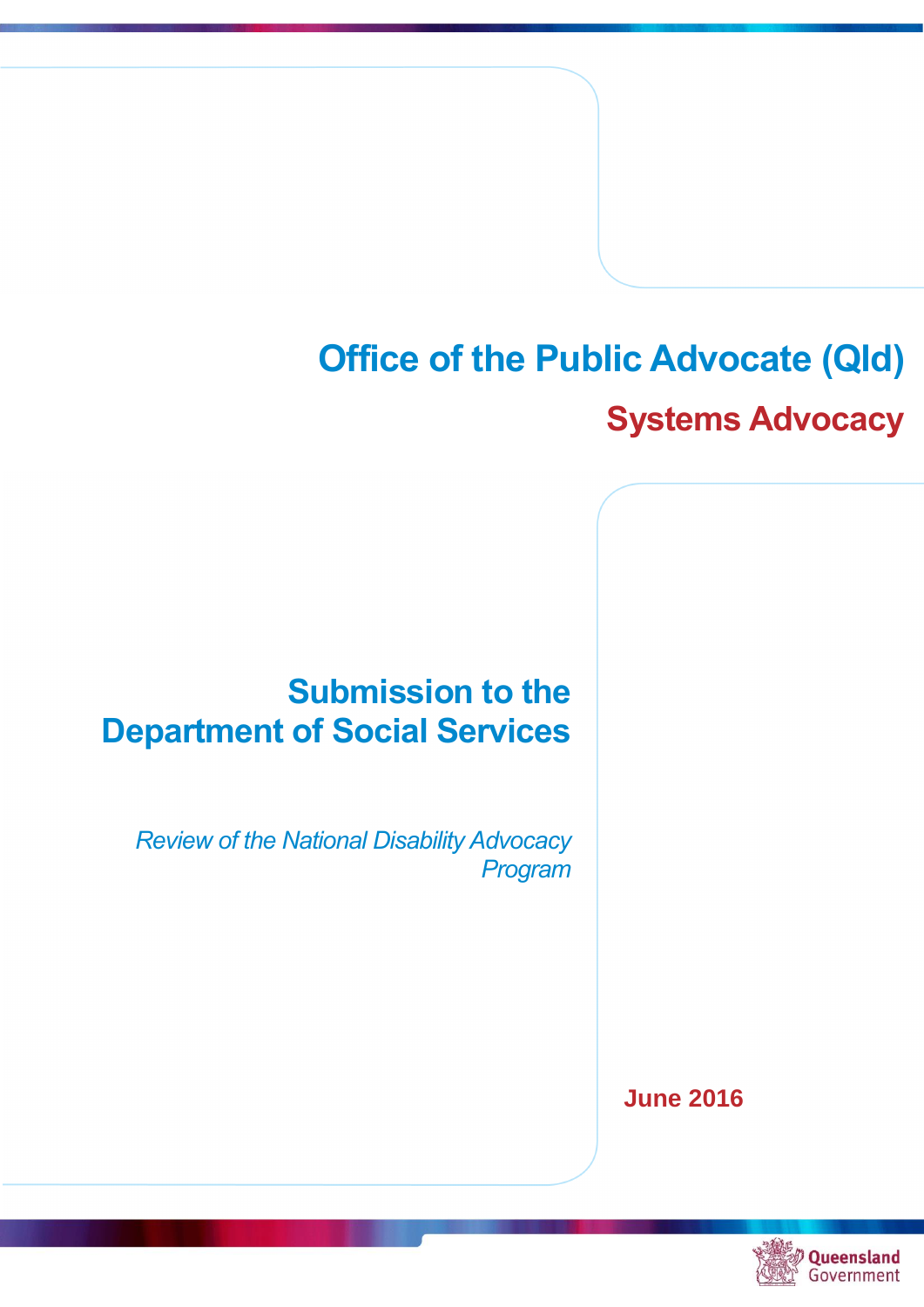# **Introduction**

The Public Advocate of Queensland commends the Department of Social Services (DSS) for reviewing the National Disability Advocacy Program (NDAP) and appreciates the opportunity to provide comment. Consistent with the functions of the Public Advocate, this submission focusses on upholding the rights of people with impaired decision-making capacity.

# **The Public Advocate (Qld)**

The Public Advocate was established by the *Guardianship and Administration Act 2000* (Qld) to undertake systems advocacy on behalf of adults with impaired decision-making capacity in Queensland.<sup>1</sup>

The primary role of the Public Advocate is to promote and protect the rights, autonomy and participation of Queensland adults with impaired decision-making capacity in all aspects of community life. More specifically, the functions of the Public Advocate include:

- promoting and protecting the rights of the adults with impaired capacity for a matter;
- promoting the protection of the adults from neglect, exploitation or abuse;
- encouraging the development of programs to help the adults reach the greatest practicable degree of autonomy;
- promoting the provision of services and facilities for the adults; and
- monitoring and reviewing the delivery of services and facilities to the adults.<sup>2</sup>

There are a number of health conditions that may contribute to impaired decision-making capacity in adults. They include, but are not limited to, intellectual disability, acquired brain injury, mental illness, ageing conditions such as dementia, conditions associated with problematic alcohol and drug use, and other related conditions. These conditions are referred to throughout this submission as cognitive and/or psychosocial impairment.

Many people living with cognitive and/or psychosocial impairment may, at some point in their lives, if not on a regular and ongoing basis, experience impaired decision-making capacity. A significant number of these individuals may require support with decision-making that includes accessing and analysing information, determining and weighing up available options, and communicating choices and decisions. They may also require support to navigate societal systems, and to understand their rights and ensure they are upheld.

It is important to note that not all people with cognitive and/or psychosocial impairment have impaired decision-making capacity. Decision-making capacity is dependent on a range of factors including situational issues and personal experience of illness or disability. Further, impaired decision-making capacity does not operate in a global way in people's lives. It may, for instance, be evidenced in only one or a few facets of life (such as finances or health care), and its influence may vary considerably from the subtle to the substantial.

Adults with impaired decision-making capacity comprise a substantial group in Australian society. In 2016, the Office of the Public Advocate estimates the potential population of adults with impaired

1

<sup>1</sup> *Guardianship and Administration Act 2000* (Qld) ch 9.

<sup>2</sup> Ibid s 209.

Office of the Public Advocate (Qld) **|** *Review of the National Disability Advocacy Program* **1**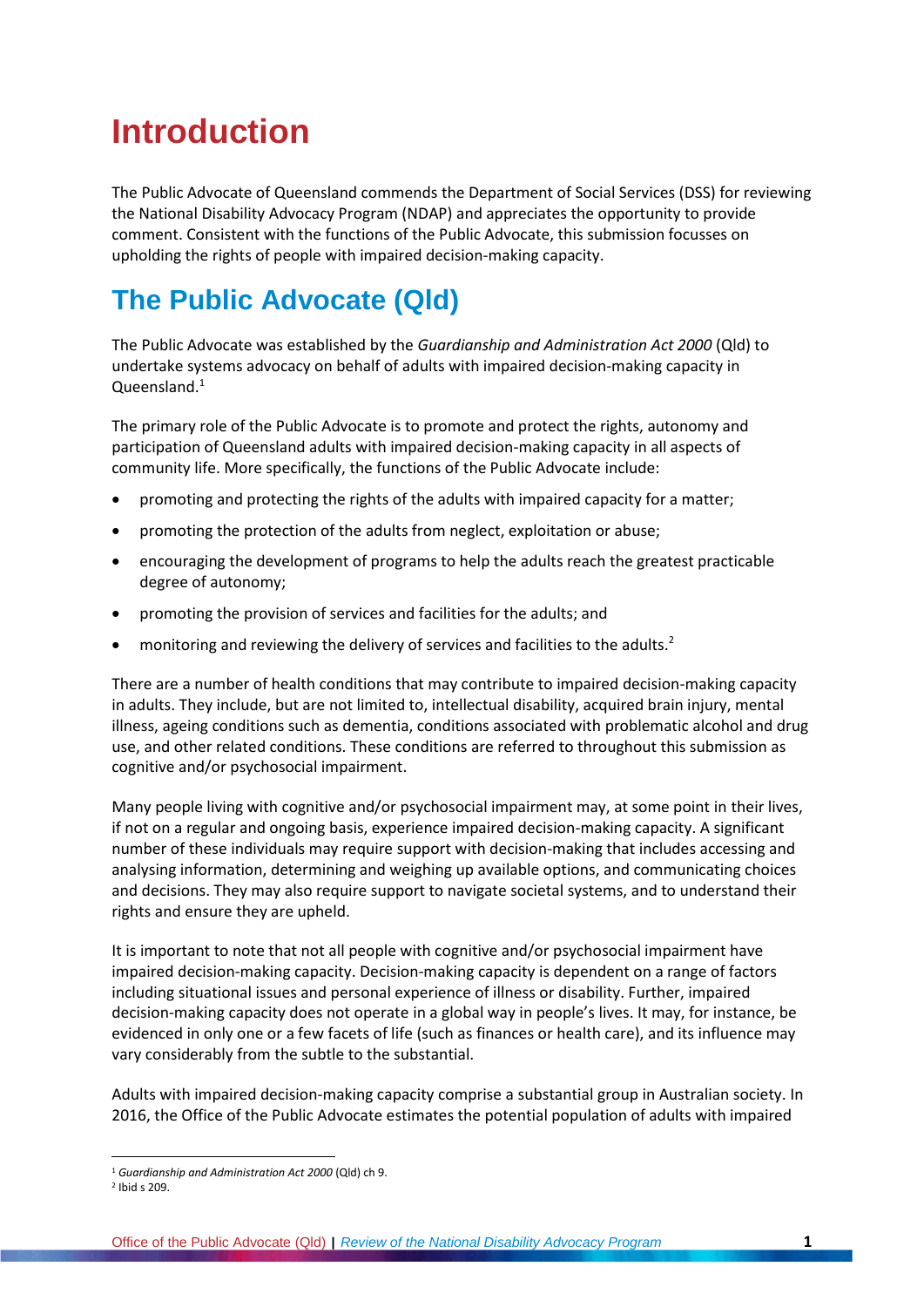decision-making capacity living in Queensland to be 118,739 (1 in 40 people).<sup>3</sup> Given that at least 70 per cent of current participants of the National Disability Insurance Scheme (NDIS) have a cognitive and/or psychosocial disability,<sup>4</sup> it is highly likely that, at full implementation of the scheme, significant numbers of NDIS participants may have some degree of impaired decision-making capacity. Many of these participants may require the support of independent advocates for decisionmaking, navigating systems, and promoting and protecting their human rights.

# **The 2015** *Review of the National Disability Advocacy Framework*

In 2015, the Public Advocate made a submission to the *Review of the National Disability Advocacy Framework* (the 2015 Review). The submission made a number of recommendations which inform this submission and are summarised below.

- The National Disability Advocacy Framework (the Framework) must reflect a strong focus on human rights, and include clear and explicit references to the guiding principles of the United Nations *Convention on the Rights of Persons with Disabilities* (UNCRPD).
- The independence of advocacy, along with the appearance of independence, must be prioritised and protected in all instances to mitigate against conflict of interest and the minimisation of customer matters requiring advocacy, and to facilitate transparency and accountability of service providers.
- Advocacy for people with disability must be contemporary and progressive. The Framework must, for instance, recognise and reflect the pivotal shifts that are occurring in promoting and protecting the legal capacity of people with disability who may have impaired decision-making capacity.
- Access to advocacy for people with disability living with compounding disadvantage must be strengthened, as must the overall responsiveness of the advocacy system for people with disability generally.
- The Framework must have broad scope (that is, it must apply to all people with disability, not just participants of the NDIS) and accommodate all types of advocacy required by people with disability.
- The Framework must facilitate transition to the new service environment. A comprehensive advocacy system that effectively and equitably responds to people with disability is the shared responsibility of multiple government agencies and will require a co-ordinated and integrated strategy.
- The definition of disability advocacy must be simultaneously broad and sufficiently detailed to address the gamut of issues that people with disability may encounter, including abuse, discrimination and exploitation.
- The Framework must be based on evidence and allow for the systematic collection, management and analysis of data to inform and evaluate the quality and effectiveness of the NDAP.

The Public Advocate's 2015 submission is located at Appendix One.

<sup>3</sup> Office of the Public Advocate (Qld), *Potential Population for Systems Advocacy* (January 2016)

<sup>&</sup>lt;http://www.justice.qld.gov.au/\_data/assets/pdf\_file/0006/457539/fs02-potential-population-v5.00.pdf>.

<sup>4</sup> National Disability Insurance Agency, *Quarterly Report to COAG Disability Reform Council* (31 March 2016)

<sup>&</sup>lt;http://www.ndis.gov.au/about-us/information-publications-and-reports/quarterly-reports>.

Office of the Public Advocate (Qld) **|** *Review of the National Disability Advocacy Program* **2**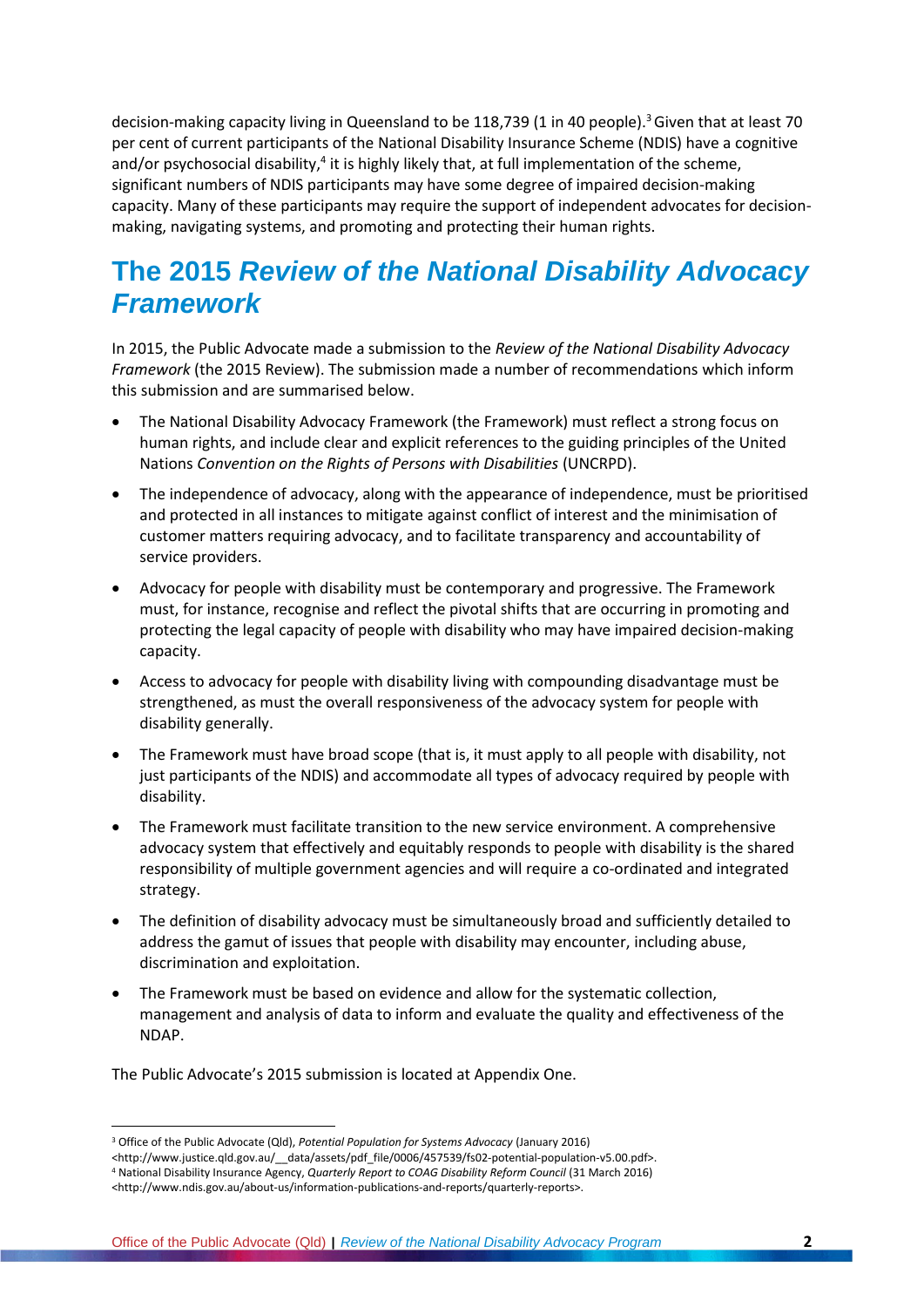# **The position of the Public Advocate (Qld)**

The Public Advocate strongly supports advocacy as an essential mechanism for promoting and protecting the rights of people with disability in line with the UNCRPD. <sup>5</sup> Both individual and systems advocates play a critical role in upholding the key rights and principles in the UNCRPD, including promoting accessibility to services and physical premises, $6$  as well as to justice;<sup>7</sup> addressing discrimination<sup>8</sup> and promoting reasonable accommodation; <sup>9</sup> supporting participation in all aspects of life;<sup>10</sup> ensuring equal recognition before the law and supporting legal capacity;<sup>11</sup> promoting an adequate standard of living;<sup>12</sup> and preventing and eliminating harmful treatment.<sup>13</sup> This office encourages the Australian Government to uphold advocacy as a critical, independent and nonnegotiable safeguard for people with disability, and asserts that it must be adequately resourced and promoted as part of an integrated disability system within Australia.

The Public Advocate commends the DSS on a number of positive inclusions in the 2016 *Review of the National Disability Advocacy Program Discussion Paper* (the Discussion Paper). Of note are the emphases on:

- the equal enjoyment of human rights and full community participation for people with disability;
- the incorporation of six types of advocacy into the Framework;
- the need for increased responsiveness to the issues, requirements and preferences of people with disability;
- the importance of a sound evidence base on which to evaluate the effectiveness of advocacy supports and services;
- addressing access to, and gaps in coverage of, advocacy services, particularly with respect to people with disability living in isolated areas and/or experiencing additional disadvantage (such as people with disability from culturally and linguistically diverse and indigenous backgrounds);
- the provision of advocacy to people with disability who are not part of the NDIS; and
- the changing cultural and demographic trends impacting upon the delivery of advocacy services.

Irrespective of these generally positive inclusions, the 2016 Discussion Paper does not appear to have resolved issues identified in the 2015 Discussion Paper. The 2016 Discussion Paper has little detail about the proposed program, including any evidence to support the planned direction. It is therefore difficult to prepare a comprehensive submission.

<sup>5</sup> United Nations, *Convention on the Rights of Persons with Disabilities*, opened for signature 30 March 2007 [2008] ATS 12 (entered into force 3 May 2008) <http://www.un.org/disabilities/convention/conventionfull.shtml>.

- <sup>10</sup> Ibid arts 25, 27, 29.  $11$  Ibid art 12.
- $12$  Ibid art 28.

<sup>6</sup> Ibid preamble.

 $<sup>7</sup>$  Ibid art 13.</sup>

<sup>8</sup> Ibid preamble.

<sup>9</sup> Ibid art 2.

<sup>13</sup> Ibid arts 15, 16.

Office of the Public Advocate (Qld) **|** *Review of the National Disability Advocacy Program* **3**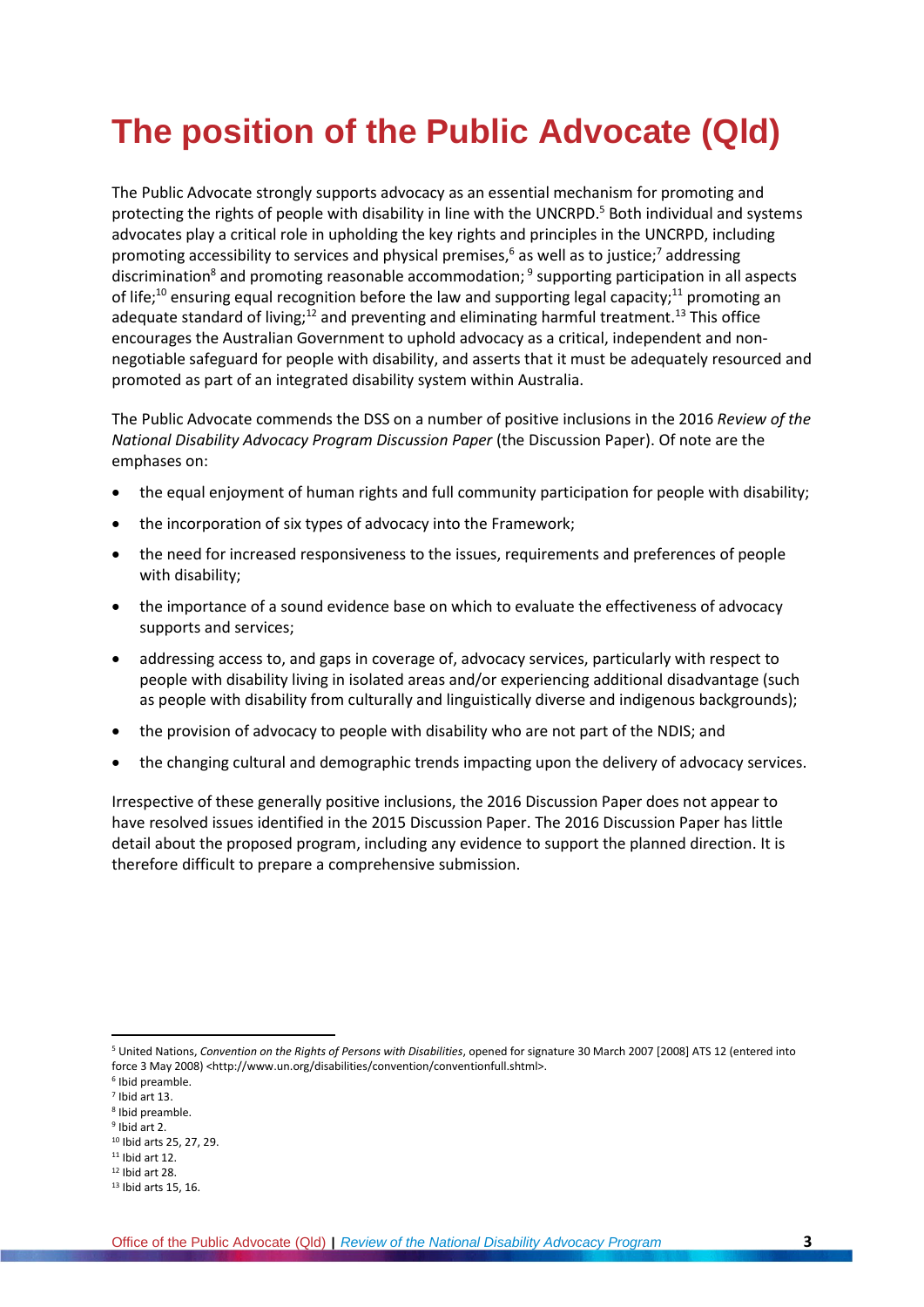This submission responds to the five key issues identified in the Discussion Paper. The goal of this submission is to support the establishment of a NDAP that is:

- strongly human rights and evidence based;
- effective, independent and responsive to the individual needs of people requiring disability advocacy;
- accessible; and

1

adequately resourced.

## **Threshold issues for the National Disability Advocacy Program**

#### **Mapping the system**

Revisions to the disability advocacy system in Australia should be undertaken on the basis of a comprehensive and evidence-based review of the current system that includes mapping the current state of the system.

A mapping process is particularly important given the ad hoc development of disability advocacy in Australia. Funded advocacy for Australians with disability emerged in the decades post deinstitutionalisation,<sup>14</sup> and sprang up in response to local identified need rather than as a planned and co-ordinated strategy for advocacy service provision. As a result, and as identified in the Discussion Paper, the contemporary advocacy system has considerable gaps in geographical coverage, responsiveness of the system and availability of advocacy types.<sup>15</sup>

The current review of the Framework and the NDAP provide an opportunity to develop a comprehensive disability advocacy strategy that will support the sector in the new NDIS environment and into the future. This strategy needs to incorporate a clear vision about the future of the NDAP that includes the models of advocacy it will fund, the locations of services, the accessibility needs of smaller and more remote communities, and the technological and outreach mechanisms required to strengthen access. Finally, the strategy requires a plan in order to reach the desired end-state, which should include activities that will grow the capability of the sector, including the range of advocacy services, their coverage, responsiveness and accessibility. Before such a strategy can be developed, it is important to first know what the program is currently funding, what advocacy services are available and where.

*Recommendation: The DSS should undertake a comprehensive review of disability advocacy provision in Australia to accurately identify what types of advocacy are available where, understand the nature of the gaps that currently exist, develop a targeted evidence-based strategy for addressing those gaps, and make informed decisions about where to invest limited funding.*

<sup>14</sup> Disability advocacy was recognised as a programme area in the *Disability Services Act 1986* (Cth).

<sup>15</sup> Department of Social Services, *Review of the National Disability Advocacy Program: Discussion Paper* (April 2016) 2, 4.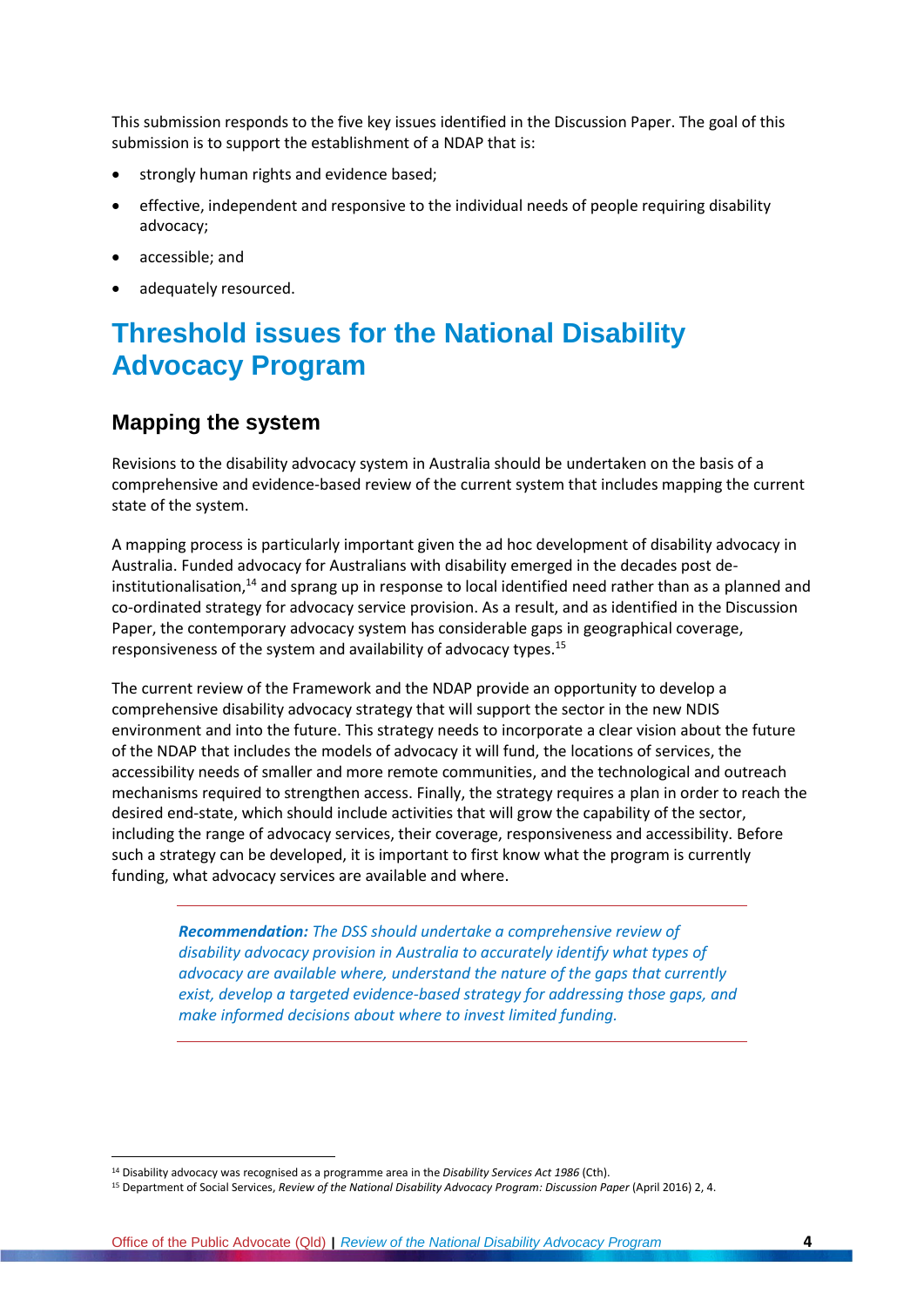### **Resourcing advocacy**

If the disability advocacy system is to achieve the DSS' vision for a responsive, evidence-based, integrated and effective NDAP, $16$  it must be appropriately resourced. $17$ 

Australia's system of advocacy for people with disability is widely considered to be underfunded; even with multiple advocacy providers operating in each state,<sup>18</sup> advocates report being unable to meet the considerable demand for their services. Some advocacy organisations in Queensland, for example, report operating on a skeleton, part-time staffing contingent, carrying caseloads beyond resources, and regularly turning people with disability away because they have no capacity to take up new issues. Some advocacy agencies in Queensland also report that, because of limited resources, only the most urgent and sometimes life-threatening cases can be accepted. This situation leaves advocacy services with a chronic inability to absorb non-critical issues brought by people with disability but which are nonetheless important for protecting their human rights. Additionally, instead of funding keeping pace with demand, advocacy agencies have informed this office that funding has stayed static despite substantial increases in the costs of operation. This situation has resulted in a reduction in the capacity of some advocacy organisations to respond to the issues brought by people with disability.

The inadequate resourcing of the disability advocacy sector particularly is concerning given the anticipated increase in the number of people who will receive disability services when the NDIS is fully implemented.<sup>19</sup> These issues take on even greater significance given the challenges facing people with disability as a result of the paradigm shift from provider-driven to user-driven services under the NDIS. While greater choice and control for consumers of disability services has the potential for improved quality of life,<sup>20</sup> it also brings increased responsibility for negotiating plans and contracts with vendors and providers. As a consequence, the NDIS will result in a contract culture that requires greater direct engagement by people with disability, and may require increased involvement of advocates, particularly for those individuals who lack capacity to engage effectively in complex negotiations and/or to seek remedy for faulty products or poorly delivered services. A rapidly growing consumer base and increasing marketplace complexity demand that funding for advocacy be increased to a level commensurate with these shifts. $21$ 

*Recommendation: The review of the NDAP should include a review of the resourcing of the disability advocacy sector and its ability to meet demand in the new NDIS environment.*

 $16$  Ibid 3.

<sup>&</sup>lt;sup>17</sup> The need for appropriate resourcing of advocacy is supported in Recommendation 16 of the Senate Community Affairs References Committee's report on *Violence, Abuse and Neglect Against People with Disability in Institutional and Residential Settings, Including the Gender and Age Related Dimensions, and the Particular Situation of Aboriginal and Torres Strait Islander People with Disability, and Culturally and Linguistically Diverse People with Disability* (November 2015) xx

<sup>&</sup>lt;http://www.aph.gov.au/Parliamentary\_Business/Committees/Senate/Community\_Affairs/Violence\_abuse\_neglect/Report>.

<sup>18</sup> See Disability Advocacy Network Australia, *Advocacy Organisations* <http://www.dana.org.au/home/advocacy-groups/>. <sup>19</sup> 450,000 Australians are expected to benefit from the NDIS by full roll-out. See National Commission of Audit, *7.2 The National Disability Insurance Scheme* <http://www.ncoa.gov.au/report/appendix-vol-1/9-2-national-disability-insurance-scheme.html>.

<sup>&</sup>lt;sup>20</sup> The NDIA argues that increased choice and control, along with greater levels of independence, lead to improved life experiences. See National Disability Insurance Scheme, *Promoting Independence for People with Disability* <http://www.ndis.gov.au/aboutus/governance/IAC/iac-advice-independence>.

 $21$  See above n 17 regarding the need for significant investment in funding for advocacy to keep pace with the increase in numbers of people accessing the NDIS.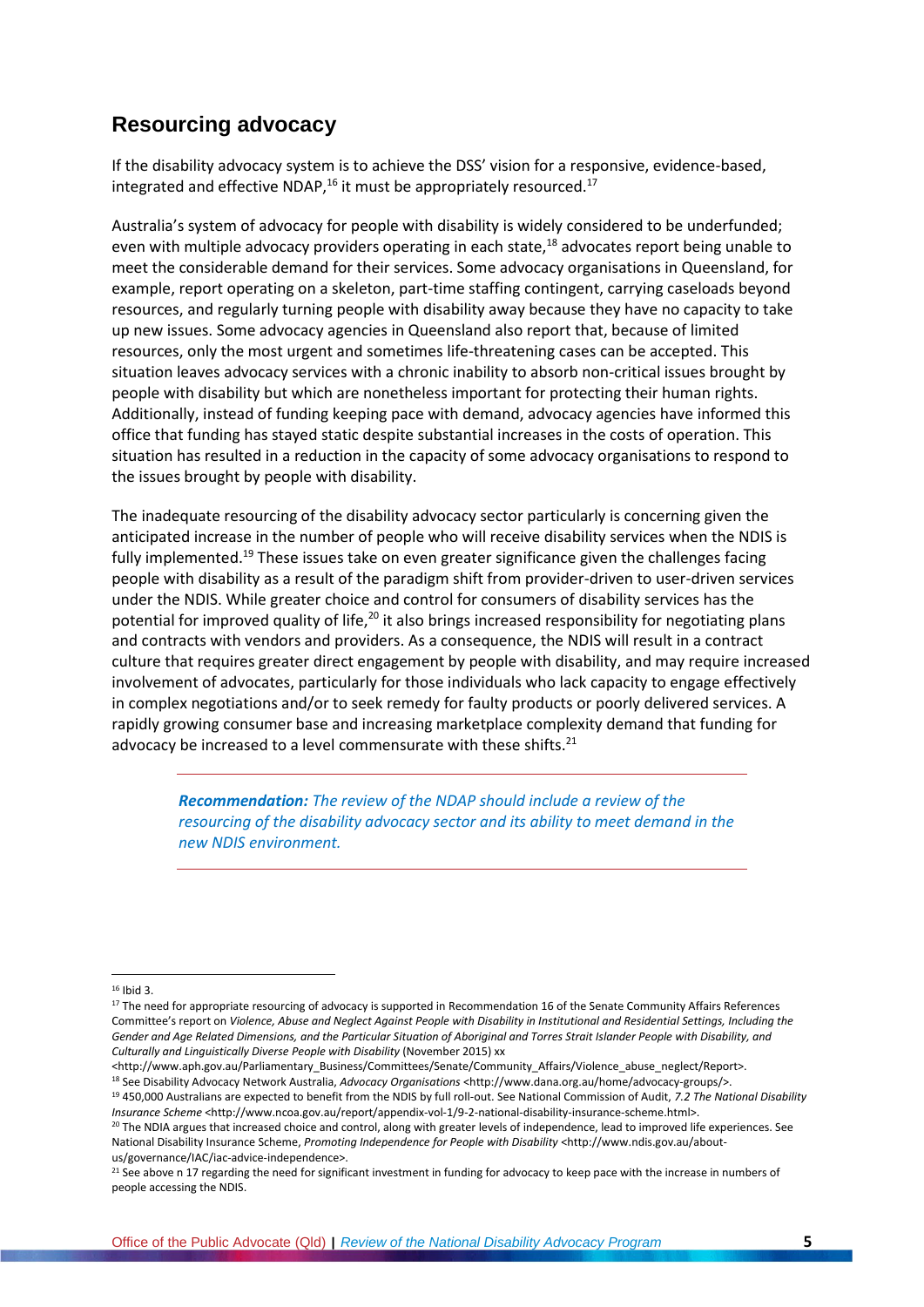# **Models of advocacy**

### **Issues for people with impaired decision-making capacity**

This office supports the inclusion of the six types of advocacy identified in the Discussion Paper. We do, however, have concerns about some aspects of the model, and raise three points for particular consideration with respect to promoting and protecting the rights of people with impaired decisionmaking capacity.

#### **Self-advocacy**

Self-advocacy is an important inclusion in the NDAP. While this Office strongly supports selfadvocacy as a strategy for empowering people with disability  $^{22}$  and developing their capabilities,  $^{23}$ we recognise that this this form of advocacy should not be relied upon as the primary advocacy mechanism for some people with impaired decision-making capacity. For example, people with profound cognitive or communicative disability are likely to have difficulty recognising the importance of and need for advocacy in a situation, and may have considerable difficulty gathering evidence and presenting it in ways that can effect change. Self-advocacy is also based on the presumption that the relationship between customer and service provider is sufficiently equal to promote the resolution of issues. This is not always the case, particularly in circumstances where significant power imbalances exist (for example, where people with disability receive their accommodation, support and care from one provider).

*Recommendation: The Framework and the NDAP should acknowledge the limitations of self-advocacy, and ensure that alternative forms of advocacy are readily available to people with impaired decision-making capacity.*

#### **Systems advocacy**

The importance of systems advocacy should not be underestimated in the NDAP. Systems advocacy focusses on influencing the legislative, policy and practice aspects of systems, and provides a costeffective way of addressing issues affecting large numbers of people with disability.

Most Australian states and territories have legislation that provides for the appointment of statutory officers to undertake systems advocacy for adults with impaired decision-making capacity (such as the Public Advocate in Queensland). We note, however, that there appears to be no plan for the establishment of a Public Advocate, or equivalent, at the federal level.

While this office, along with its counterparts in other states and territories, sometimes comment about systems issues affecting adults with impaired decision-making capacity in the broader Australian context, state-based Public Advocates do not have power to source information and data beyond their jurisdictions. Unless the Australian Government formally recognises the role of statebased Public Advocates in the NDIS and other federally-based systems such as aged care, the Public Advocates' ability to access information and advocate in the interests of people with impaired decision-making capacity who are receiving services within those systems will be significantly

Office of the Public Advocate (Qld) **|** *Review of the National Disability Advocacy Program* **6**

**<sup>.</sup>** <sup>22</sup> See, for example, Thomas G Ryan and Sarah Griffiths, 'Self-Advocacy and its Impacts with Adults with Developmental Disabilities.' (2015) 55(1) *Australian Journal of Adult Learning* 31-53.

<sup>&</sup>lt;sup>23</sup> See, for example, S Carrington and N Lennox, "Advancing the Curriculum for Young People who have an Intellectual Disability. Advocacy in Health: A Pilot Study.' (2008) 32(2) *Australasian Journal of Special Education* 177.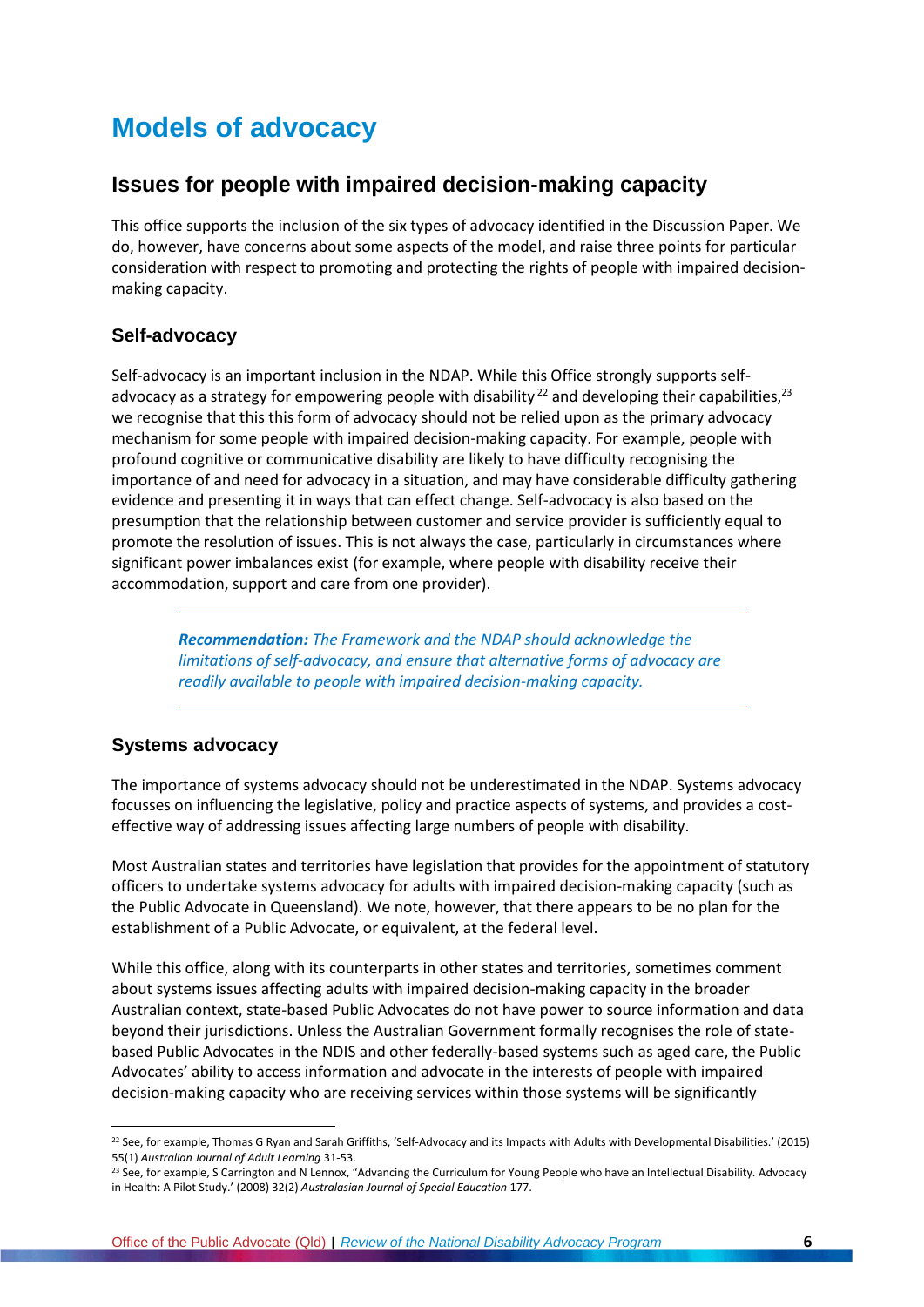limited. Alternatively, the Australian Government may prefer to establish a Commonwealth Public Advocate or equivalent statutory office to fulfil those functions. Either of these approaches would further demonstrate the Australian Government's ongoing commitment to establishing systems and agencies that promote and protect the rights of vulnerable people with disability in line with the UNCRPD. 24

*Recommendation: The Australian Government should either formally recognise the role of state-based Public Advocates to undertake systems advocacy for adults with impaired decision-making capacity who receive services in federallybased systems, or establish a Public Advocate or equivalent independent statutory office with jurisdiction to advocate at the federal level.*

#### **Inclusion of the** *National Decision-Making Principles*

Consistent with the principles of the UNCRPD and contemporary discourse about decision-making, the Australian Law Reform Commission's report *Equality, Capacity and Disability in Commonwealth Laws*<sup>25</sup> promotes the need for government-funded services to shift their focus from what people cannot do, to the supports that should be provided to enable them to make decisions and exercise their legal capacity.

The Australian Law Reform Commission proposed a set of *National Decision-Making Principles* as an initial step to reforming Commonwealth, state and territory laws and legal frameworks on decisionmaking. The *National Decision-Making Principles* are:

- **Principle 1 – The equal right to make decisions:** All adults have an equal right to make decisions that affect their lives and to have those decisions respected.
- **Principle 2 – Support:** People who require support in decision-making must be provided with access to the support necessary for them to make, communicate and participate in decisions that affect their lives.
- **Principle 3 – Will, preferences and rights:** The will, preferences and rights of people who may require decision-making support must direct decisions that affect their lives.
- **Principle 4 – Safeguards:** Laws and legal frameworks must contain appropriate and effective safeguards in relation to interventions for people who may require decision-making support, including to prevent abuse and undue influence. 26

The *National Decision-Making Principles* should be included in the Framework to ensure that advocacy services operating under the NDAP maximise the participation and right to autonomy of people with impaired decision-making capacity, and assist them to make their own choices in the advocacy process.<sup>27</sup>

*Recommendation: The National Decision-Making Principles should be incorporated into the Framework and NDAP.*

<sup>24</sup> United Nations, *Convention on the Rights of Persons with Disabilities*, opened for signature 30 March 2007 [2008] ATS 12 (entered into force 3 May 2008) art 33 <http://www.un.org/disabilities/convention/conventionfull.shtml>.

<sup>25</sup> Australian Law Reform Commission, *Equality, Capacity and Disability in Commonwealth Laws*, Report No 124 (2014).

<sup>26</sup> Ibid 64.

 $27$  Individual autonomy is a general principle of the UNCRPD. See article 3(a).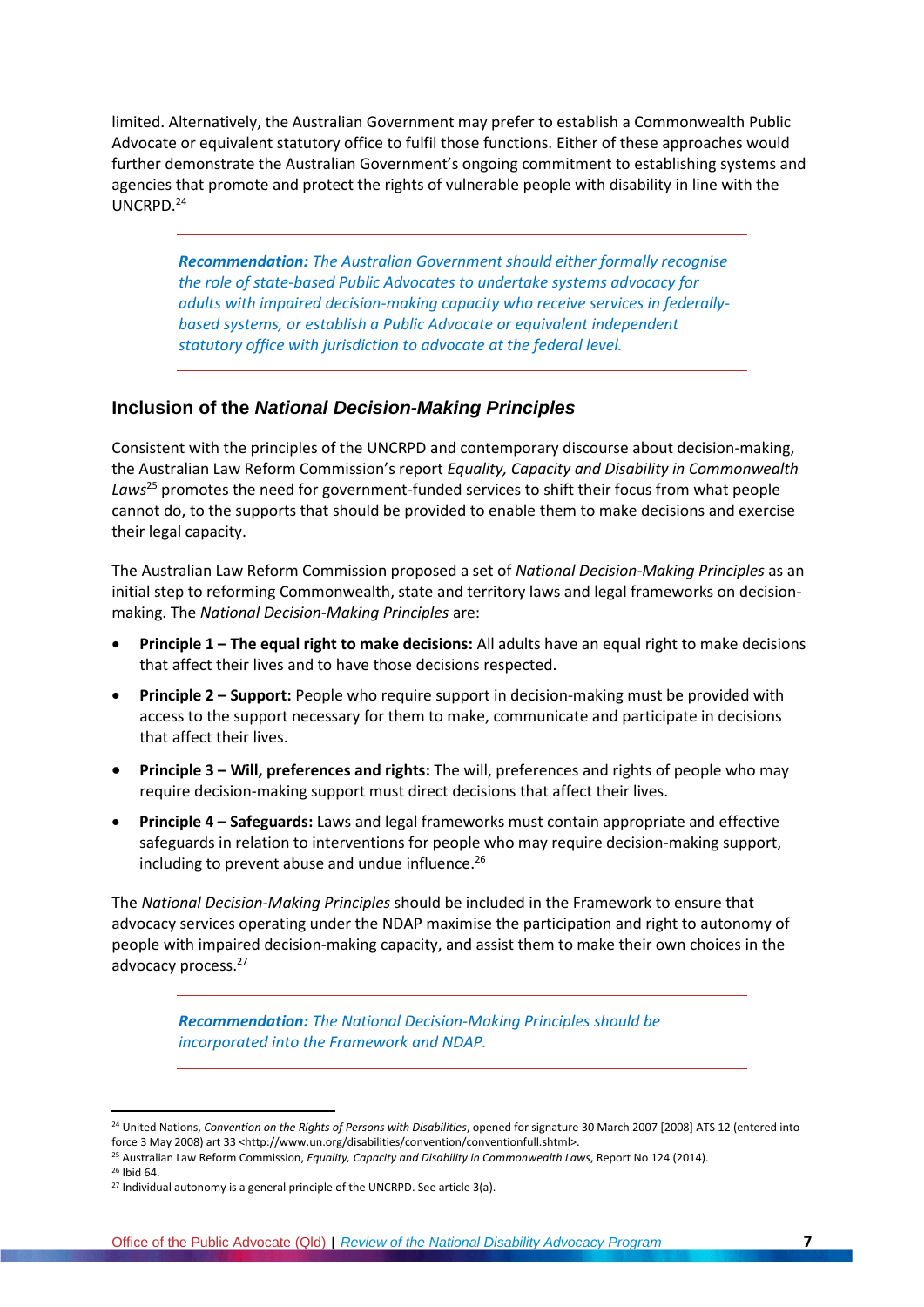# **Improving responsiveness**

### **Growing sector capability**

Some cohorts of people with disability – for instance, people from Aboriginal or Torres Strait Islander backgrounds who live in remote areas of Queensland, and people living with diagnoses of intellectual disability, mental illness and dementia – live with multi-faceted disadvantage. Dealing with complex issues relating to specific populations living in challenging situations often requires deep knowledge and/or lived experience of culture and/or disadvantage. Advocacy organisations typically grow rich bodies of local knowledge, networks and relationships, along with expertise in the relevant advocacy types as part of their long-term engagement in local communities and with particular cohorts of people with disability.

Ideally every advocacy service would be able to respond professionally, sensitively and knowledgeably to all people with disability, irrespective of culture, contextual complexity or the nature of issues presented. The small size of many advocacy organisations, however, makes developing robust knowledge and expertise across all disability cohorts and advocacy models difficult, if not unrealistic.

Despite these limitations, this office recognises that the review of the Framework and the NDAP presents an opportunity to grow the capability of the sector and improve service responsiveness. The Framework and NDAP need to strike a balance between recognising and preserving the local knowledge, expertise and networks grown by Australian advocacy agencies over several decades and supporting those services to grow their capability to ensure the system delivers the highest possible degree of responsiveness to every person with disability who accesses it.

One way to do this would be to ensure that knowledge and expertise can be easily shared between advocacy services across Australia. This could be achieved by establishing a collaborative consortium of advocacy services currently providing individual and systems advocacy to people with disability. Membership in the consortium would need to be open to all disability advocacy services, irrespective of funding source, cohort expertise or preferred advocacy model.

This collaborative consortium could perform a number of functions, including:

- establishing, growing and maintaining a cross-jurisdictional network of advocacy agencies that provide individual and systems advocacy to people with disability;
- strengthening advocacy sector capability by promoting collaboration and co-ordination of activities, and the expansion of innovative service delivery through, for instance, the use of technology;
- conducting network meetings with agencies (including via tele/videoconferencing) to discuss emerging issues, share information and updates, and develop advocacy strategies and resources;
- auspicing annual conferences and free workshops to strengthen the knowledge and skills of advocates;
- developing and publishing advocacy training materials and resources for professional advocates;
- collecting, managing, analysing and publishing the data provided by advocacy agencies;
- liaising and sharing information and data with the government departments responsible for funding advocacy across Australia;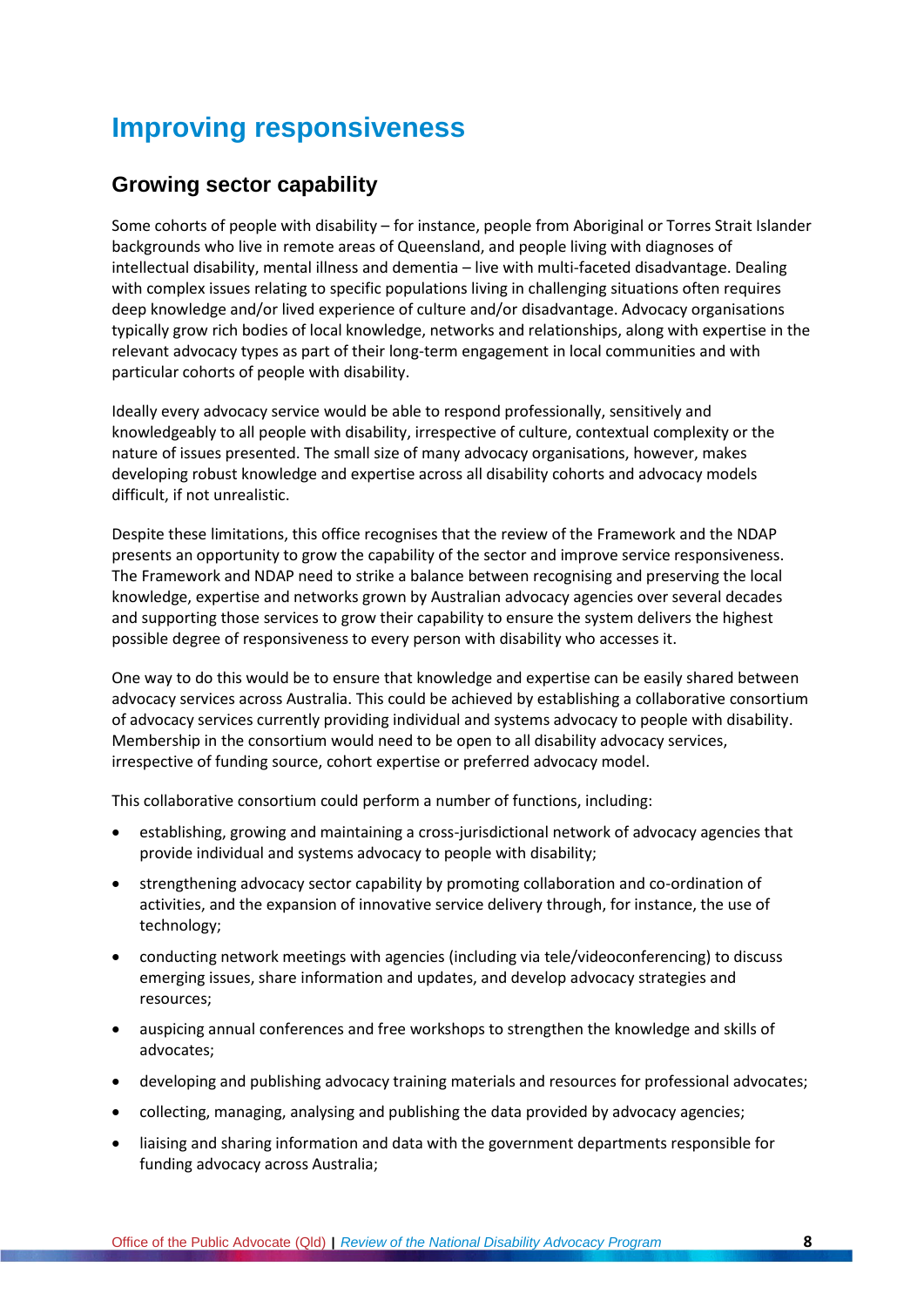- developing advocacy resources for people with disability (for example, web-based applications that promote advocacy services and streamline access to them); and
- sourcing research funding and co-ordinating priority research projects on key advocacy-related issues for people with disability.

*Recommendation: The DSS should consider developing a collaborative consortium of disability advocacy services to grow the capability of the disability advocacy sector through enhancing and sharing the knowledge and skills of advocates around Australia and promoting collaboration between services.<sup>28</sup>*

## **Improving access to advocacy supports**

#### **The importance of community education and referral relationships**

People with disability need clear pathways to independent advocacy. Often when people with impaired decision-making capacity have a need for advocacy, neither they nor members of their support networks, recognise this need. Even when they do, many would not know how or where to access disability advocacy supports and services.

This situation reflects the experience of many disadvantaged people in the community with legal problems. The legal assistance sector has long recognised the need for community legal education to help people identify that they have a legal problem, inform them about their rights and responsibilities and how to get legal help.<sup>29</sup> The Commonwealth Government, through its legal assistance funding program to legal aid commissions and community legal centres across Australia, has required these organisations to provide community legal education as part of their suite of services and has set performance measures for this activity.<sup>30</sup>

We suggest that the NDAP should recognise the importance of disability advocacy services providing "community advocacy education" as part of their suite of services to ensure that people with disability, their support networks and service providers can identify when they need disability advocacy and how to access those services. Disability advocacy services would need to develop strategies to support strong relationships with disability support services, other disability service providers and community visitors to establish referral pathways for people with disability who need advocacy services. Some ways they could do this would be to provide information and training to workers in these referral networks about disability advocacy services and how they can assist people with disabilities to promote and protect their rights. They should also develop simple and accessible information explaining their services for clients and their supporters and how they can be contacted.

*Recommendation: The importance of community advocacy education should be acknowledged in the Framework and the NDAP, and agencies that are funded under the NDAP should also be funded to deliver community advocacy education.*

<sup>&</sup>lt;sup>28</sup> The Public Advocate acknowledges the challenges that accompany this approach, such as asking advocacy services to share information under conditions of competitive tendering. These complexities will need to be addressed by the DSS.

<sup>29</sup> See, for example Legal Aid Queensland*, Community Legal Education Strategy 2016-17*, 3.

<sup>30</sup> Council of Australian Governments, *National Partnership Agreement on Legal Assistance Services.*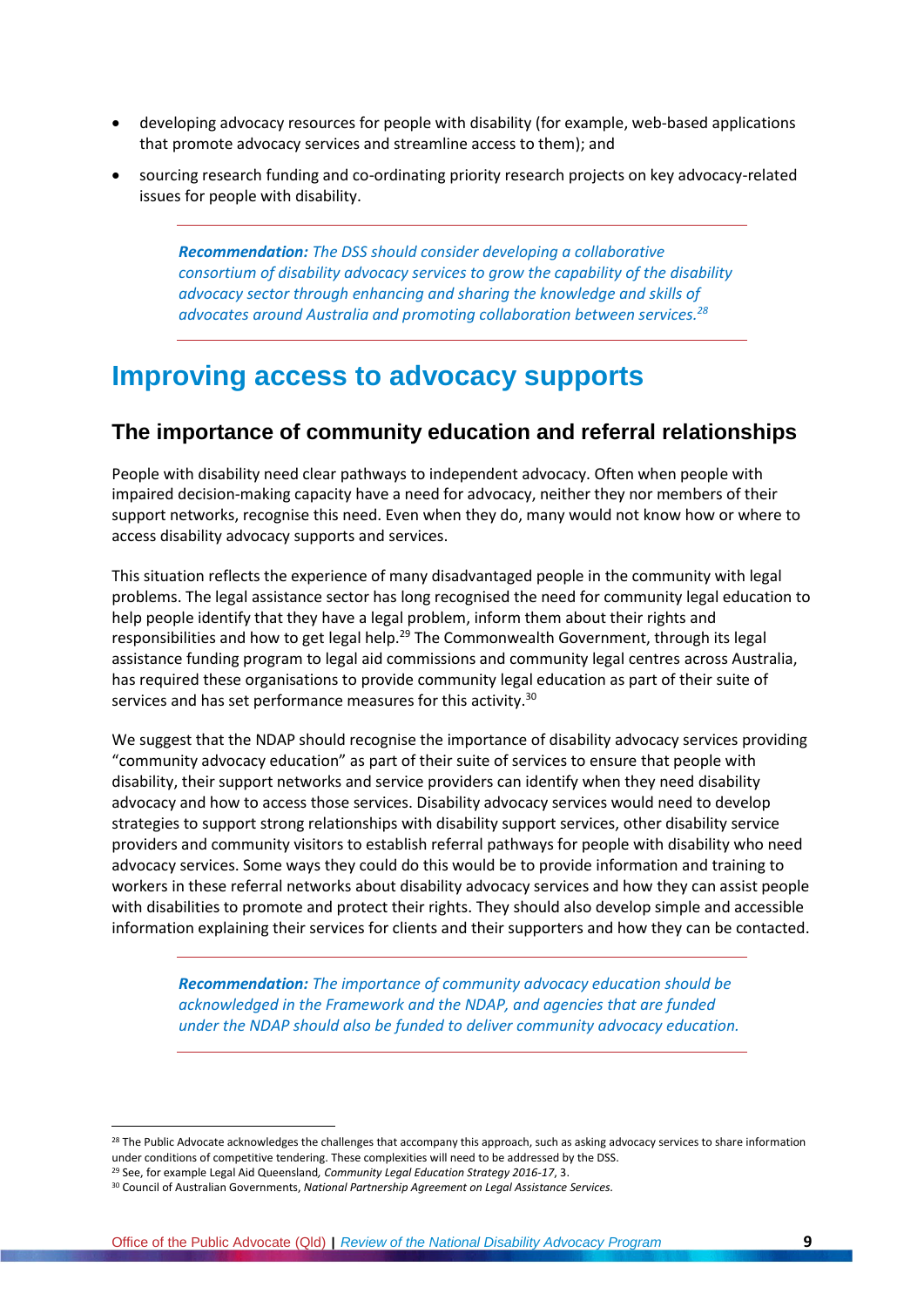There are obvious benefits for disability advocacy services that engage with networks such as the Queensland Community Visitor Program. Community Visitor Programs are widely recognised as valuable mechanisms for identifying issues facing people with impaired decision-making capacity. The program serves as a key outreach mechanism for people residing in authorised mental health facilities, forensic disability services, and community-based supported accommodation services, and plays an important role in the prevention and cessation of abuse and neglect that can occur in institutional settings.<sup>31</sup> The external scrutiny provided by community visitors – along with the requirement to identify issues and report them to a statutory agency $32 -$  means that many people with impaired decision-making capacity who live in closed environments may have their issues identified and resolved without ever having to seek out an advocacy service. The Community Visitor Program can provide valuable referrals, assisting people with impaired decision-making capacity to make contact with independent advocates where required.

*Recommendation: The Framework and the NDAP should acknowledge the importance of advocacy services developing referral relationships and networks.*

### **Additional mechanisms for improving access to advocacy**

#### **Ensuring advocacy is free**

One of the strengths of the current disability advocacy system is that people with disability have access to free advocacy. This is particularly important given that low income and poverty are issues for many people with disability. $33$ 

*Recommendation: The Framework and NDAP should explicitly state that advocacy for people with disability will continue to be available free of charge during and after the implementation of the NDIS.*

#### **Utilising technology**

**.** 

The Public Advocate supports the use of contemporary communication technologies to facilitate access to advocacy.

Strengthening access to, promoting the sharing of information between, and improving the efficiency of advocacy services across Australia will require the resourcing of a range of contemporary communication technologies including teleconferencing, videoconferencing, Skype, TTY communication, web-based applications,  $34$  and the use of social media.

The use of technology will be particularly important for consumers of advocacy services living in rural and remote Australia. Thus funding for advocacy in these areas will need to go beyond resourcing the advocacy services themselves to ensuring that facilities located in isolated

<sup>31</sup> See, for example, Carolyn Frohmader (cited in Xavier Smerdon, 'Independent Inquiry Call Over Yooralla Abuse' (Pro Bono Australia News, 25 November 2014) [24] <http://www.probonoaustralia.com.au/news/2014/11/independent-inquiry-call-over-yooralla-abuse#>. 32 In Queensland, this agency is the Office of the Public Guardian. The Public Guardian receives reports from the Community Visitor Program and sends them to the relevant service providers (see *Public Guardian Act 2014* (Qld) ss 47(1), 47(3)).

<sup>33</sup> Jennifer Mays, 'Disability, Citizenship, and Basic Income: Forging a New Alliance for a Non-Disabling Society' in Jennifer Mays, Greg Marston and John Tomlinson (eds), *Basic Income in Australia and New Zealand: Perspectives from the Neoliberal Frontier* (Palgrave Macmillan, 2016) 207.

<sup>34</sup> For instance, an app that assists people with disability to identify advocacy services that are closely aligned with their advocacy needs.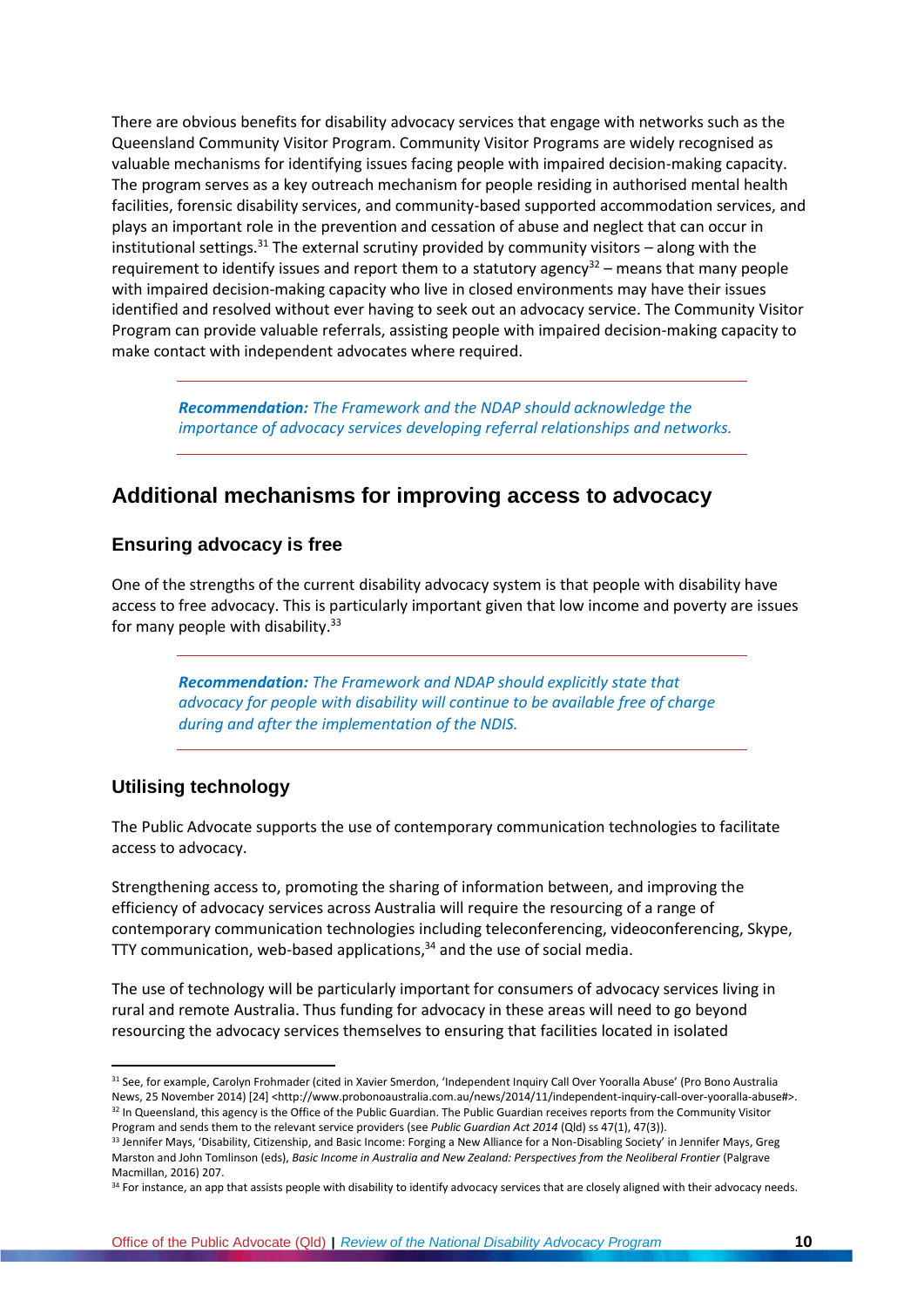communities (such as neighbourhood centres and libraries) have adequate information and communication technology (ICT) infrastructure to support alternative forms of service delivery.

Further, the DSS could establish funding for the development of an innovative, technology-based advocacy model that maximises access for people with disability to all advocacy types.

*Recommendation: The DSS should resource technologies both within advocacy organisations and regional, rural and remote communities so that adults with impaired decision-making capacity can access a full range of advocacy services and select those best suited to their needs and circumstances.*

## **Improving the advocacy evidence base and coordination on systemic issues**

The Discussion Paper highlights the need for a more robust evidence base in relation to advocacy activities in Australia and to support improvements in the lives of people with disability.<sup>35</sup> The Discussion Paper does not outline the nature of the data currently being collected from advocacy services or the methodology and mechanisms by which it is being collected. This makes it difficult to make recommendations for improving data collection and strengthening the evidence base.

Even without this information, it is apparent that there is minimal collection and analysis of data in the broader disability advocacy space. Advocacy services used by people with disability are funded by a number of government departments at both federal and state/territory levels, and the data being requested by these agencies is not consistent across funding bodies. This situation means that, at best, the DSS is capturing and reporting only partial data about the advocacy being delivered to people with disability.

One way to support a standardised system of data collection would be to establish a National Data Collection Framework (NDCF) across all advocacy organisations used by people with disability (including NDAP services, state/territory funded advocacy services, community legal centres, and legal aid services). An NDCF would require the relevant funding bodies to create a multi-agency partnership, and collaborate on data content and methodology. Collection, management and analysis of data could be undertaken by any one (or all) of these agencies, a Commonwealth Public Advocate, or an agency assigned to co-ordinate the collaborative consortium.

Assigning data management to a single entity addresses another of the questions in the Discussion Paper: sharing data between stakeholders. The agency or co-ordinating body responsible for managing the data could publish the findings and disseminate them to private and public stakeholders. This entity could also play a role in strengthening the advocacy evidence base by establishing research partnerships and undertaking research that explores the effectiveness of advocacy from the perspective of people with disability.

*Recommendation: Government should collaborate on, and commit to, a comprehensive and systematic data collection strategy and research framework for disability advocacy as a priority so that the collection of baseline data from all advocacy services can occur before full roll-out of the NDIS.*

 $\overline{a}$ 

<sup>&</sup>lt;sup>35</sup> Above n 15, 5.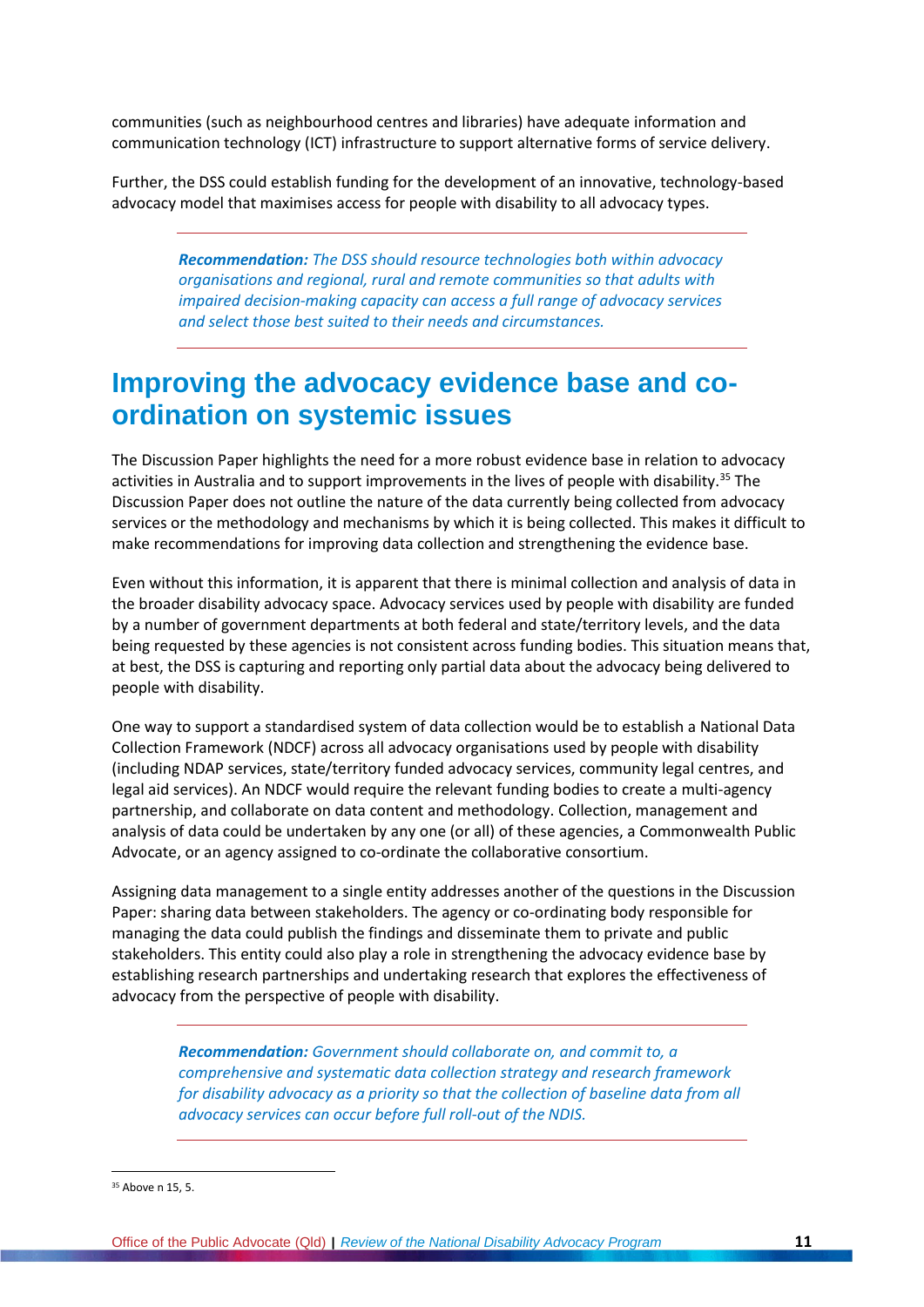# **The interface with the NDIS and addressing conflict of interest**

One of the key principles underpinning effective advocacy is that of independence. Advocacy services must not only be independent, they must also be seen to be independent. What this means is that there should never even be the potential for a suggestion that the service is not independent. Consequently, it is the view of this office that any framework that permits disability service providers to also offer disability advocacy services is fundamentally flawed because advocacy must be free of conflict of interest and must uphold independence and the appearance of independence in all circumstances.

The principle of independence recognises that employees' actions are driven not only by explicit directives (policy and procedure) but also by organisational culture.<sup>36</sup> Advocates employed by organisations that are also delivering services to people with disability will be entrenched, often unknowingly, in the practices of the organisations in which they work and risk 'capture' by that culture which may result in them not have sufficient awareness or confidence to advocate effectively for people with disabilities.

Additionally, advocates who are employed by the organisation against which their customers are lodging complaints will experience a conflict of interest. Employees have a responsibility to protect the standing and reputation of the organisation and yet as advocates they are expected to strongly assert the rights of customers, actions which may ultimately result in sanctions against the organisation by external agencies. In doing their jobs well, effective advocates may become organisational liabilities. It is reasonable to suggest that advocates may find themselves having to choose between doing the best possible job for consumers or continued employment. At the very least, the perception of this conflict undermines the advocates and the services that they offer.

The Public Advocate cannot envisage any circumstance in which advocacy bodies seeking to operate as service providers under the NDIS could demonstrate they have mechanisms in place that would address the risk and perception of conflicts of interest. We would strongly advise against funding services to perform these dual and conflicting roles.

*Recommendation: The DSS must maintain disability advocacy as an independent body of services free of conflicts of interest; advocacy services should not be funded to deliver disability services under the NDIS.*

# **Understanding and improving access to justice**

This office acknowledges the particular vulnerabilities of people with disability to a wide range of legal problems.

Many of the legal problems faced by people with disabilities are also legal problems experienced by other members of the community (for example, criminal charges, civil debts, tenancy issues). Legal Aid Commissions, community legal centres, Aboriginal and Torres Strait Islander Legal Services and family violence prevention legal services across Australia are funded by the Commonwealth Government to provide legal assistance services to financially disadvantaged and vulnerable people in the community. Many people with disabilities access these agencies for help with their legal

 $\overline{a}$ 

<sup>&</sup>lt;sup>36</sup> Edgar H. Schein, *Organizational Culture and Leadership* (John Wiley & Sons, 4<sup>th</sup> ed, 2010).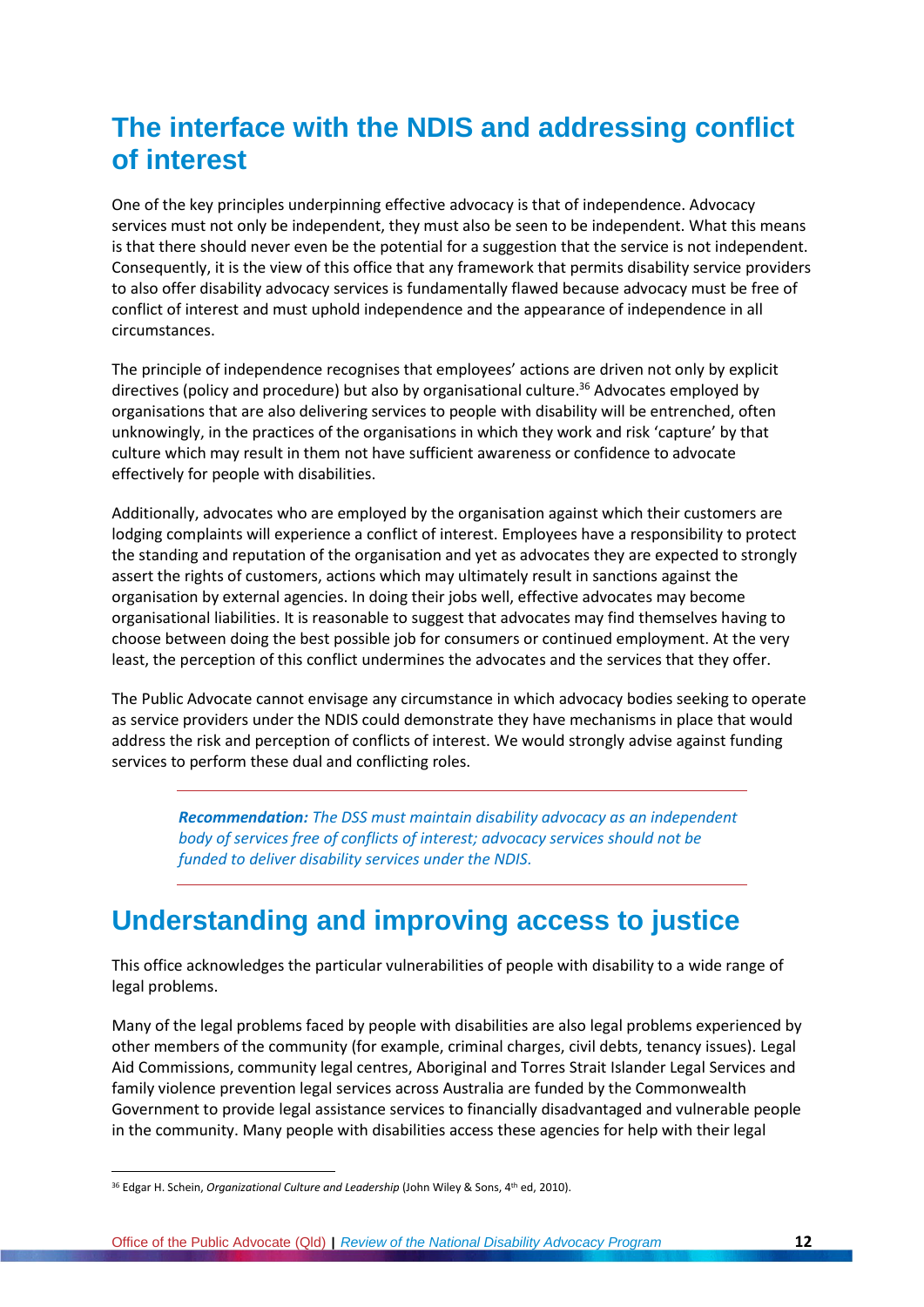problems. However, in terms of improving access to justice, we note the findings of the 2014 Productivity Commission Inquiry Report into *Access to Justice Arrangements* which estimated that additional funding of \$200 million a year needs to be invested in legal assistance services to maintain existing services and to address services gaps impacting access to justice for disadvantaged Australians.<sup>37</sup> This funding shortfall is likely to impact those most vulnerable seeking access to justice, such as people with disability.

We are concerned that the rollout of the NDIS will significantly impact the way support services are provided to some people with disabilities and this in turn will create new issues and gaps in the supports available to help people with disability gain access to justice.

We are also concerned about the potential impacts where funding for support packages under the NDIS is provided directly to the clients to purchase the support services they need. We recognise that there may only be a very small proportion of NDIS participants who will be funded in this way; however, we are concerned that the risks, in terms of legal issues arising from these arrangements, are significant. In addition, the consequences for the quality of life and health of NDIS participants when there are issues with the quality or delivery of services, are also potentially serious.

These new funding arrangements will fundamentally change the relationships that people with disability have with their service providers. Essentially, people with disabilities will be entering into private contracts for the purchase of personal services. Many people in this group will have little, if any, experience contracting services from third parties. This lack of experience will make them particularly vulnerable to being taken advantage of. But at the very least, some people with disability are likely to not have much knowledge about the types of conditions that should be included in these agreements to protect their interests and will have to bear the consequences of that lack of knowledge. These contractual arrangements are likely to pose significant problems for the purchasers of the services (the people with disabilities) when there are issues with the contractual compliance of the service providers. For example, when problems arise with the quality or delivery of services under these arrangements, we are concerned that the purchasers will be 'on their own' in a legal sense. That is, they may need to take their own legal steps to enforce their service agreements, or to seek to recover monies paid for services that were not provided. These NDIS participants may need to access legal services to protect and enforce their rights.

This office is unaware whether legal assistance providers will be funded or prepared to assist NDIS participants who present with these legal problems. We would be interested to receive a clear outline from the DSS about how it anticipates these processes for contracting to purchase services will play out in practice and what supports and protections the department is putting in place for NDIS participants.

*Recommendation: Given the potential risks to people with disability in an NDIS marketplace and its emerging contract culture, the position and funding of legal advocacy in the NDAP must be clarified and prioritised.*

1

<sup>37</sup> Australian Government Productivity Commission, *Access to Justice Arrangements: Productivity Commission Inquiry Report Overview,* No 72 (5 September 2014) 30.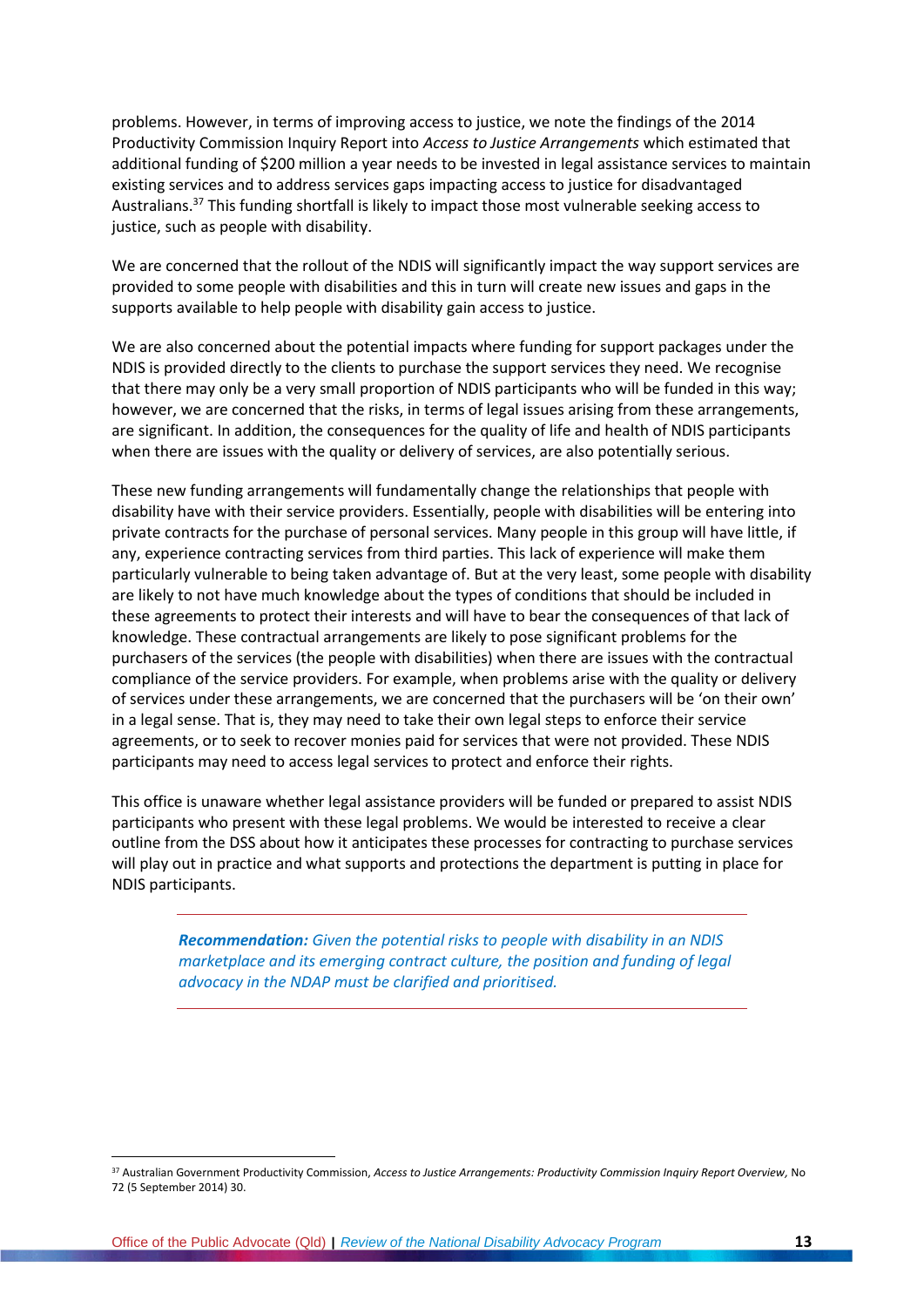# **Summary of recommendations**

The following is a list of recommendations made in this submission.

**Recommendation:** The DSS should undertake a comprehensive review of disability advocacy provision in Australia to accurately identify what types of advocacy are available where, understand the nature of the gaps that currently exist, develop a targeted evidence-based strategy for addressing those gaps, and make informed decisions about where to invest limited funding.

**Recommendation:** The review of the NDAP should include a review of the resourcing of the disability advocacy sector and its ability to meet demand in the new NDIS environment.

**Recommendation:** The Framework and the NDAP should acknowledge the limitations of selfadvocacy, and ensure that alternative forms of advocacy are readily available to people with impaired decision-making capacity.

**Recommendation:** The Australian Government should either formally recognise the role of statebased Public Advocates to undertake systems advocacy for adults with impaired decision-making capacity who receive services in federally-based systems, or establish a Public Advocate or equivalent independent statutory office with jurisdiction to advocate at the federal level.

**Recommendation:** The *National Decision-Making Principles* should be incorporated into the Framework and NDAP.

**Recommendation:** The DSS should consider developing a collaborative consortium of disability advocacy services to grow the capability of the disability advocacy sector through enhancing and sharing the knowledge and skills of advocates around Australia and promoting collaboration between services.

**Recommendation:** The importance of community advocacy education should be acknowledged in the Framework and the NDAP, and agencies that are funded under the NDAP should also be funded to deliver community advocacy education.

**Recommendation:** The Framework and the NDAP should acknowledge the importance of advocacy services developing referral relationships and networks.

**Recommendation:** The Framework and NDAP should explicitly state that advocacy for people with disability will continue to be available free of charge during and after the implementation of the NDIS.

**Recommendation:** The DSS should resource technologies both within advocacy organisations and regional, rural and remote communities so that adults with impaired decision-making capacity can access a full range of advocacy services and select those best suited to their needs and circumstances.

**Recommendation:** Government should collaborate on, and commit to, a comprehensive and systematic data collection strategy and research framework for disability advocacy as a priority so that the collection of baseline data from all advocacy services can occur before full roll-out of the NDIS.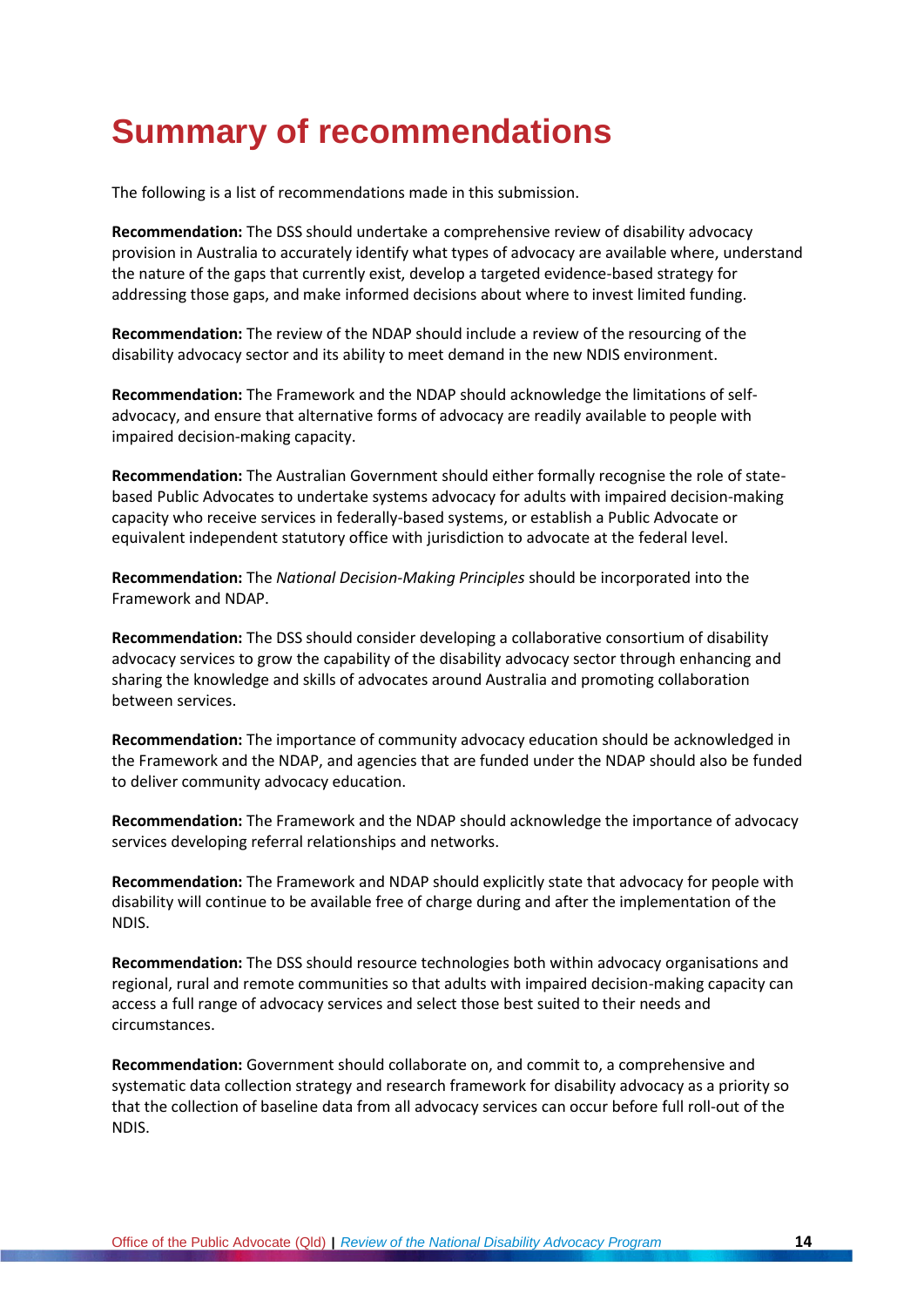**Recommendation:** The DSS must maintain disability advocacy as an independent body of services free of conflict of interest; advocacy services should not be funded to deliver disability services under the NDIS.

**Recommendation:** Given the potential risks to people with disability in an NDIS marketplace and its emerging contract culture, the position and funding of legal advocacy in the NDAP must be clarified and prioritised.

# **Conclusion**

As Public Advocate, I am committed to promoting and protecting the rights, autonomy and participation of Queensland adults with impaired decision-making capacity in all aspects of community life.

To that end, I support the development of a responsive, well-resourced, accessible, independent and evidence-based disability advocacy system that operates as a potent safeguard for people with impaired decision-making capacity and, more generally, for people with disability.

I am grateful for the opportunity to provide comment on the review of the NDAP and commend the Australian Government on its continued engagement with the sector about the program. I look forward to providing comment on a comprehensive NDAP proposal in the near future should there be an opportunity to do so.

Should additional information be required about any aspect of this submission, I would be pleased to discuss the submission further.

Mary Burgess **Acting Public Advocate Office of the Public Advocate (Qld)**

#### **Office of the Public Advocate**

| Website          | www.publicadvocate.gld.gov.au      |
|------------------|------------------------------------|
| Email            | public.advocate@justice.gld.gov.au |
| Write to         | GPO Box 149, BRISBANE QLD 4001     |
| <b>Telephone</b> | (07) 3224 7424                     |
| Fax              | (07) 3224 7364                     |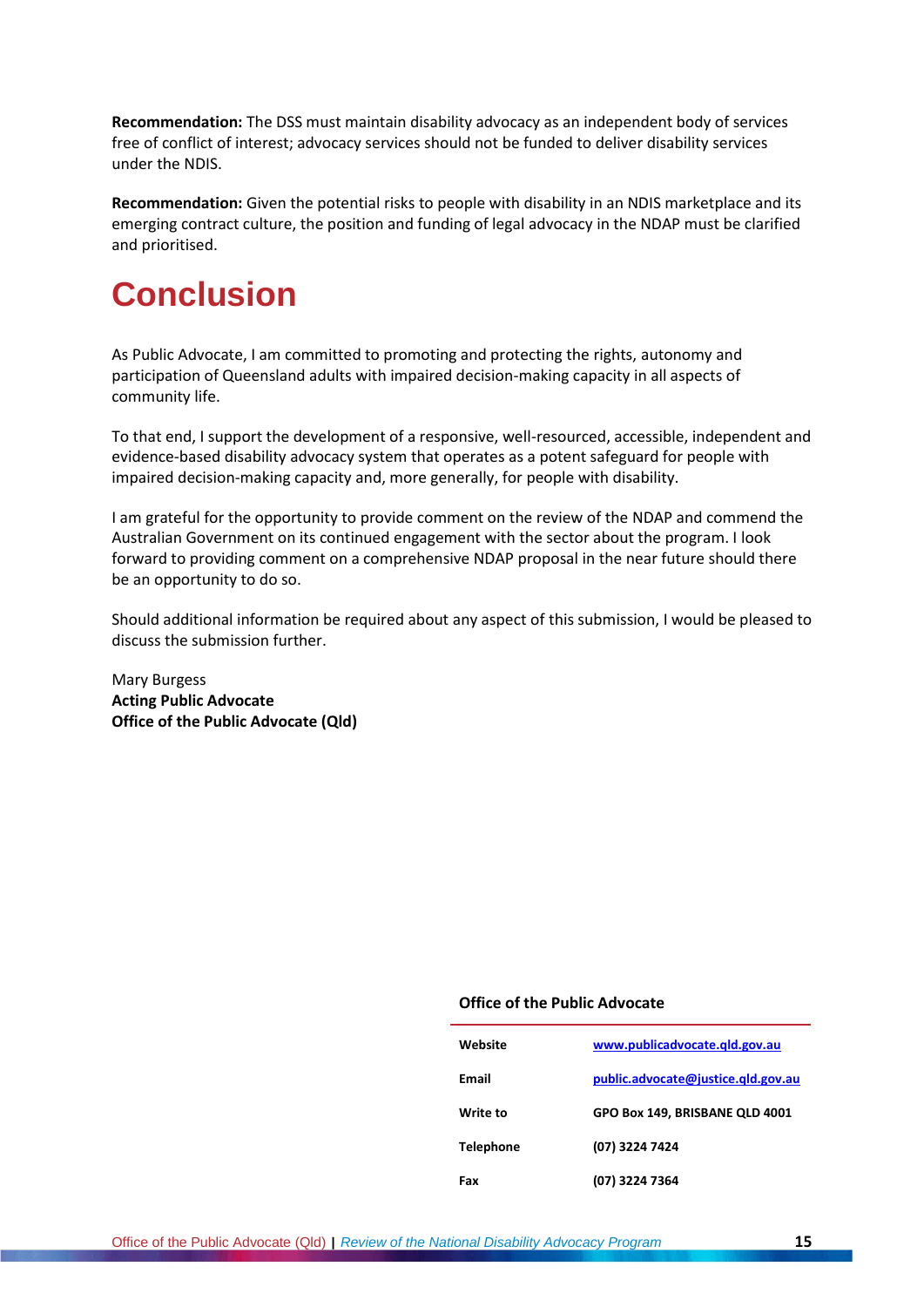# **Appendix One: Submission to the Review of the National Disability Advocacy Framework**

# **Introduction**

I commend the Australian Government for initiating a review of the National Disability Advocacy Framework (the Framework) and appreciate the opportunity to provide comment. Consistent with the functions of the Public Advocate, this submission has at its premise an important focus on upholding the rights of adults with impaired decision-making capacity.

## **The Public Advocate (Qld)**

The *Guardianship and Administration Act 2000* (Qld) establishes the Public Advocate as an independent statutory authority. As Public Advocate for Queensland, I am responsible for promoting and protecting the rights, autonomy and participation of adults with impaired decision-making (the adults) in all aspects of community life through statutory systems advocacy.

More specifically, the functions of the Public Advocate are:

- promoting and protecting the rights of the adults with impaired capacity for a matter;
- promoting the protection of the adults from neglect, exploitation or abuse;
- encouraging the development of programs to help the adults reach the greatest practicable degree of autonomy;
- promoting the provision of services and facilities for the adults; and
- monitoring and reviewing the delivery of services and facilities to the adults.<sup>38</sup>

In 2015, the Office of the Public Advocate estimates that there are approximately 115,745 Queensland adults with impaired decision-making capacity (or 1 in 42 adults).<sup>39</sup>

The primary factors that can impact decision-making capacity include (but are not limited to) intellectual disability, acquired brain injury, mental illness, ageing conditions such as dementia, and conditions associated with problematic alcohol and drug use.

It is important to note that not all people with these conditions will have impaired decision-making capacity. Further, impaired decision-making capacity does not necessarily impact all areas of an adult's life, and may fluctuate in response to situational issues.

It is likely, however, that many people with intellectual, cognitive or psychiatric disability (hereafter referred to as cognitive impairment) may, at some point in their lives if not on a regular and ongoing basis, experience impaired decision-making capacity in respect of a matter.

Regardless of whether a person is deemed to have impaired capacity by law, many people with cognitive impairment will nonetheless require support with their decision-making, including access to and the analysis of information, determining and weighing up available options, and

<sup>1</sup> <sup>38</sup> *Guardianship and Administration Act 2000* (Qld) s 209.

<sup>39</sup> Office of the Public Advocate, *The potential population for systems advocacy* (Fact Sheet, Office of the Public Advocate (Queensland), April 2015).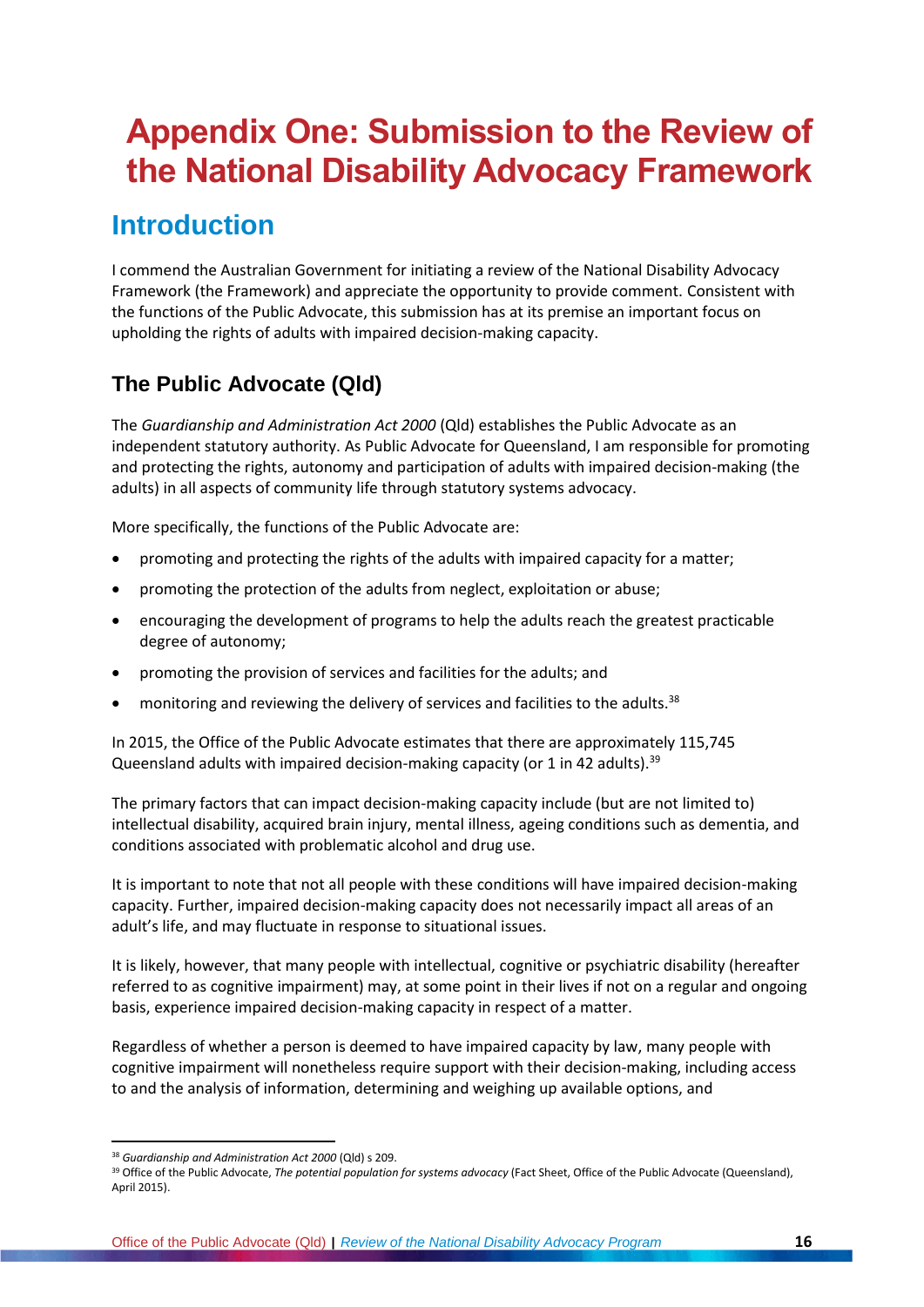communicating decisions. More generally, many people with disability may also require support to understand their rights and ensure that they are upheld.

It is also important to note that many of these individuals may become participants of the NDIS.

### **Interest of the Public Advocate (Qld)**

The introduction of the NDIS represents a significant step towards addressing the deficiencies of state- and territory-based disability service systems within Australia and a meaningful advancement toward the social inclusion of people with disability. A key principle in enabling this is the focus on affording people with disability greater choice and control. It is essential, however, to ensure that such autonomy exists within a context that accommodates and supports people whose capacity to make decisions may be impaired.

An analysis of the available information on NDIS participants indicates that in early 2015 there were 5,004 NDIS participants who may have some form of cognitive impairment. This correlates to 66% of all participants (excluding the South Australian trial site).<sup>40</sup> In view of these statistics and relevant to this submission is the importance of recognising that people with cognitive impairment require different developmental strategies for building their capability in navigating the system, getting the outcomes they want, and exercising their rights. They are also at a much higher risk for abuse, neglect and exploitation.

Acknowledging that all rights apply equally to people with disability, regardless of whether they have decision-making capacity or not, the United Nations *Convention on the Rights of Persons with*  Disabilities (the UNCRPD)<sup>41</sup> places a particular onus on Australian governments to provide people with disability the support they need to exercise their rights. The UNCRPD affirms the rights of people with disability and confers the obligation to uphold these rights to all state parties who are signatories to this pivotal document. Importantly, as a signatory to the UNCRPD, the Australian Government has committed to applying this covenant in developing and improving its legislation, policy, programs and services.

The Framework itself acknowledges the role of the UNCRPD in guiding the implementation of the Framework noting that "the framework complements [mechanisms including the UNCRPD] by providing a structure that governments will work within to enable and support people with disability to safeguard their rights and overcome barriers".<sup>42</sup>

In reviewing the Framework, I strongly support an ongoing focus on conceptualising its provisions from a human rights perspective with clear and explicit reference to the UNCRPD and the principles espoused therein. Ensuring a human rights focus enables the Framework, as an integral document underpinning the future system of advocacy supports, to guide and direct the structural and cultural shifts that are required at a broader societal level. These societal changes are essential to ensuring that people with disability are afforded the dignity of engaging with services and supports in a manner reflective of their non-disabled contemporaries.<sup>43</sup>

<sup>40</sup> National Disability Insurance Agency, 'Quarterly Report to COAG Disability Reform council' (Report, 31 December 2014)

[<sup>&</sup>lt;http://www.ndis.gov.au/sites/default/files/documents/Report\\_to\\_the\\_Disability\\_Reform\\_Council\\_2014-15\\_Q2\\_02.pdf>](http://www.ndis.gov.au/sites/default/files/documents/Report_to_the_Disability_Reform_Council_2014-15_Q2_02.pdf).

<sup>41</sup> *Convention on the Rights of Persons with Disabilities*, opened for signature 30 March 2007, [2008] ATS 12 (entered into force 3 May 2008).

<sup>42</sup> 'National Disability Advocacy Framework' (Department of Social Services, August 2012), p 1.

<sup>43</sup> Dowse, L. (2001) Contesting Practices, Challenging Codes: Self advocacy, disability politics and the social model. *Disability & Society*, Vol.16, No.1, pp 123-141.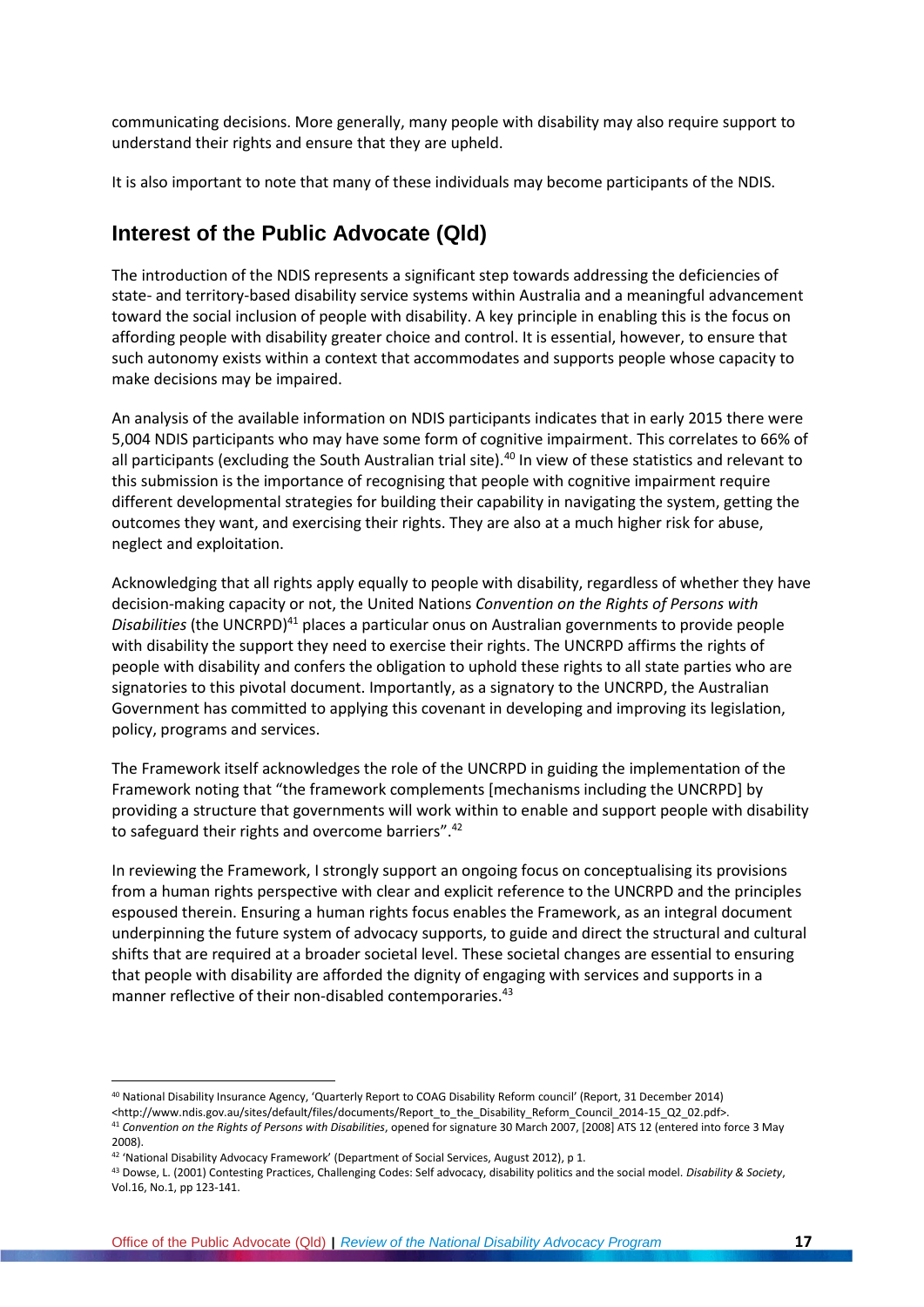The importance of ensuring recognition for human rights, and providing reasonable accommodation to ensure that individual rights are supported and upheld, underpins my submission.

Recommendation:

 The Framework must be conceptualised from a human rights perspective, with explicit reference to the United Nations *Convention on the Rights of Persons with Disabilities*, and clear statements that will guide and direct the role of advocacy services in facilitating the necessary structural and cultural shifts required at a broader societal level.

## **Limitations inherent in the review process**

The Discussion Paper notes that "there have been significant changes in the disability environment since the Framework was endorsed in 2012".<sup>44</sup> The Discussion Paper also highlights the importance of the National Disability Advocacy Framework by noting that it is "the structure that governments work within to enable and support people with disability to protect their rights and overcome barriers".<sup>45</sup>

In light of the importance accorded to this document and the weight that it appears to hold with respect to upholding rights and guiding the provision of advocacy supports, it is concerning that the Discussion Paper lacks sufficient detail to support a full and robust review process. For example, there is limited information regarding the implementation of the Framework to date nor any reference to particular areas that may be presenting a barrier to its effectiveness in achieving the desired outcomes.

These limitations make it difficult to assess the efficacy of the Framework. They also present a significant challenge to providing constructive and informed feedback to support improvements that may assist, if required, in more effectively translating the Framework's provisions to practice within the context of the contemporary disability policy and service provision environment.

Furthermore, while the Discussion Paper references decisions made by the Council of Australian Government's Disability Reform Council in respect of advocacy<sup>46</sup>, there is no detail provided about these decisions with the exception of high-level descriptors that offer little by way of context to the review. While the detail of these decisions may be known to agencies such as my own, many people with disability and their families/carers may not have access to this information.

It is also concerning that the way in which the Discussion Paper is presented suggests that the review process is being undertaken in support of the agreed funding arrangements in respect of advocacy supports, which in and of itself may fundamentally compromise the basic tenets of advocacy.

While the Discussion Paper suggests that the potential impact on the administration of advocacy services is still being assessed and notes that details of these arrangements are "still to be worked out"<sup>47</sup>, these references offer little by way of enabling considered responses and recommendations that might assist in the development of a new Framework.

This submission will therefore provide comment to the extent that it is possible to do so. It will also highlight areas in which further information regarding the implementation of the Framework is

<sup>44</sup> 'Discussion Paper – Review of the National Disability Advocacy Framework' (Department of Social Services, June 2015), p 2.

<sup>45</sup> Ibid, p 2.

<sup>46</sup> Ibid, p 3.

<sup>47</sup> Ibid, p 3.

Office of the Public Advocate (Qld) **|** *Review of the National Disability Advocacy Program* **18**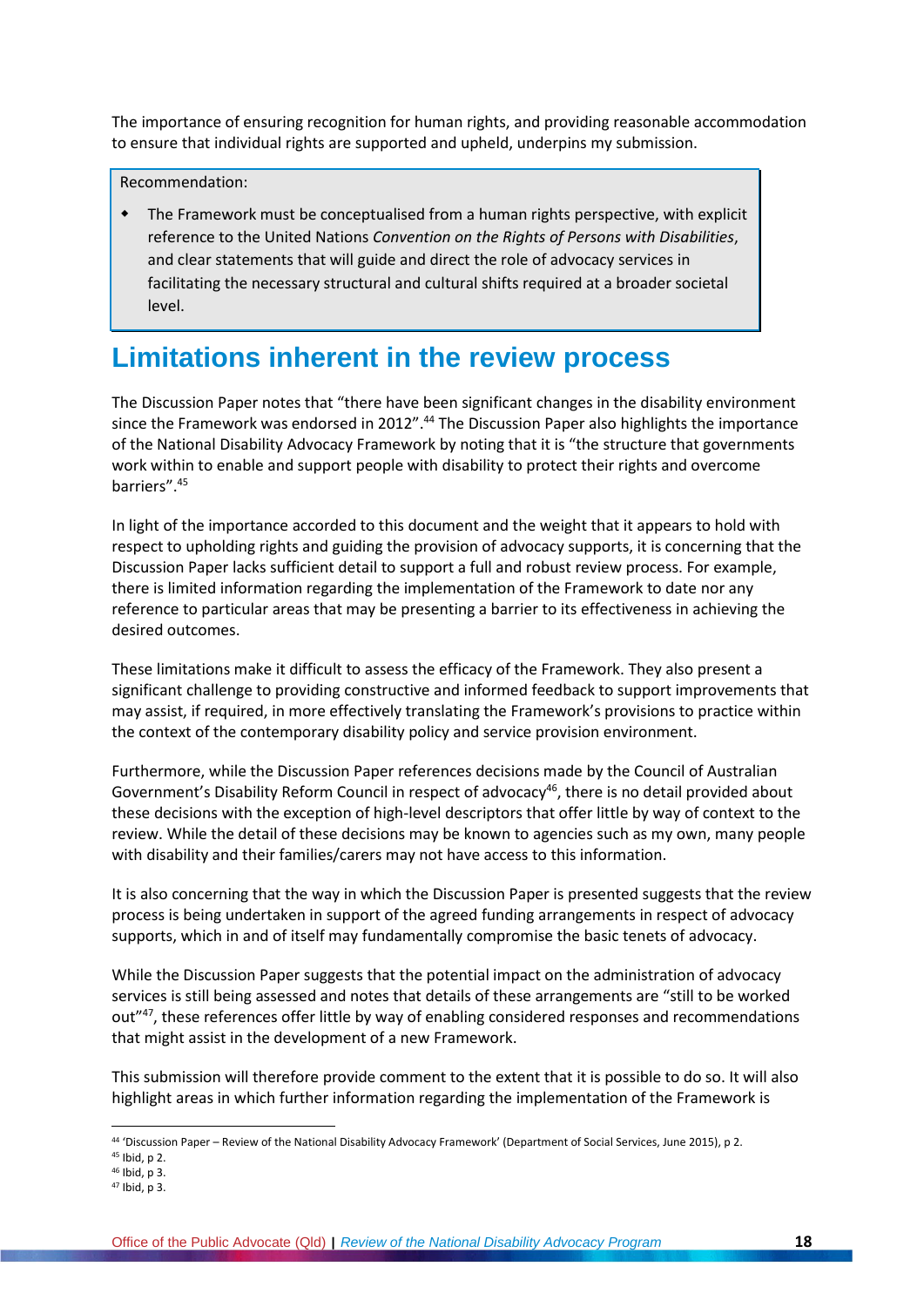urgently required to inform a more cohesive analysis of the extent to which the Framework can be appropriately contextualised and operationalised within the evolving environment in which people with disability will access supports and services.

Further, unless otherwise specified, the information discussed in this submission should be assumed to be inclusive of the broad spectrum of advocacy supports ranging from self-advocacy to individual advocacy to systemic advocacy. Being able to access necessary advocacy supports regardless of where they may be situated along this continuum is an important feature of disability advocacy and should be supported regardless of any decisions that may be made in respect of the funding sources for different types of advocacy support.

# **Position of the Public Advocate (Qld)**

### **The importance of independent advocacy**

Access to advocacy plays a critical role in supporting vulnerable people to voice their issues and make complaints.<sup>48</sup> Under the future system of advocacy supports, inclusive of those proposed to be funded by the NDIS, there must be a commitment to ensuring that independent advocacy remains available and easily accessible to individuals and that the level at which advocacy is funded is adequate to meet the need and demand for advocacy services.

While, in some circumstances, advocacy is required to facilitate access to the disability service system where decisions of eligibility or administration have denied access to, or inaccurately assessed the level of, support required by an individual, it must be recognised that the need for advocacy is far broader than this single service system.

More often than not, the need for advocacy exists alongside the provision of disability supports and is not limited to those who access specialist disability services. People with disability engage with a broad range of systems in seeking to achieve necessary outcomes. An individual's ability to successfully navigate this complex web of systems may be impacted by numerous compounding personal, environmental and social factors.

In 2012, the Law and Justice Foundation of New South Wales published a report on access to justice and legal needs in Australia. This report ultimately found that "people with a disability are not only more likely to experience legal problems but are, in fact, more vulnerable to a wide range of legal problems". 49

The number of legal problems that people with disability face may increase with the introduction of the NDIS. It is crucial for individuals to be able to access advocacy supports to not only navigate the NDIS but also to deal with urgent matters as they arise. The absence of these supports can result in negative and undesirable outcomes for people. It may also trigger emergency and/or crisis situations that require expensive tertiary interventions.

<sup>48</sup> See, for example, Deane (cited in 'Draft Report on Caring for Older Australians' (Transcript of Proceedings at Brisbane on Friday, 25th March 2011, at 8.29 am, Australian Government Productivity Commission (AGPC), 2011e), pp 737 - 738,

[<sup>&</sup>lt;http://www.pc.gov.au/\\_\\_data/assets/pdf\\_file/0019/107443/20110325-brisbane.pdf](http://www.pc.gov.au/__data/assets/pdf_file/0019/107443/20110325-brisbane.pdf)>); Colin Goble, '"Like the Secret Service isn't it." People with Learning Difficulties,' Perceptions of Staff and Services: Mystification and Disempowerment' (1999) 14(4) *Disability & Society* pp 449-461; Nursing Home Deaths Spark Concerns Over Aged Care Complaints System' (ABC News*,* 7 November 2013)

[<sup>&</sup>lt;http://www.abc.net.au/news/2013-11-07/nursing-home-deaths-spark-concerns-over-aged-care-complaints-sy/5075260](http://www.abc.net.au/news/2013-11-07/nursing-home-deaths-spark-concerns-over-aged-care-complaints-sy/5075260)>; 'Elder Abuse' (Second Report of Session 2003-04, Vol. 1, House of Commons Health Committee (HCHC)), 29.

<sup>49</sup> Christine Coumarelos, Deborah Macourt, Julie People, Hugh M McDonald, Zhigang Wei, Reiny Iriana and Stephanie Ramsey, 'Access to Justice and Legal Needs Volume 7' (2012) at 18

[<sup>&</sup>lt;http://www.lawfoundation.net.au/ljf/app/&id=FC6F890AA7D0835ACA257A90008300DB>](http://www.lawfoundation.net.au/ljf/app/&id=FC6F890AA7D0835ACA257A90008300DB).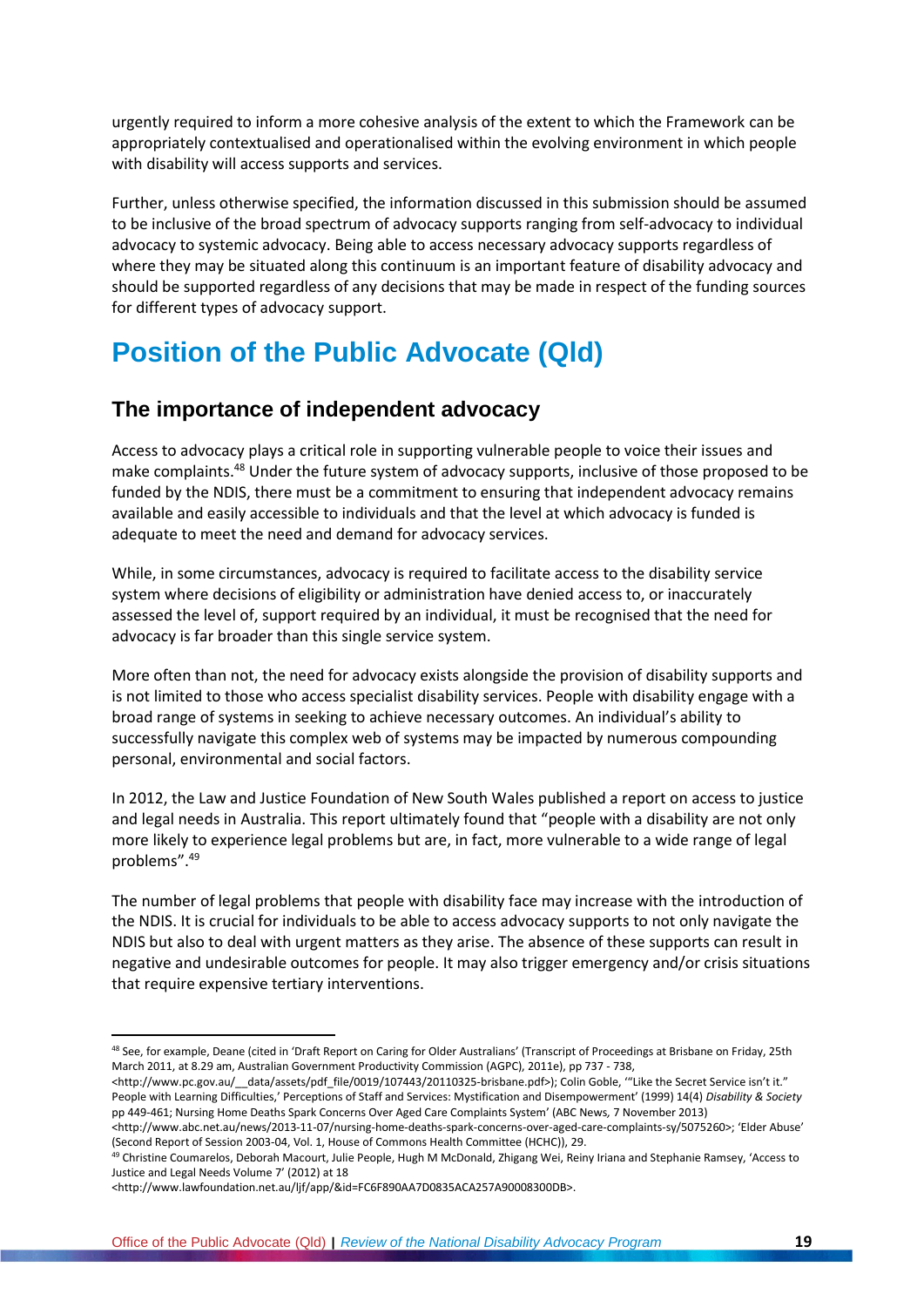Advocacy is likely to play an important role in supporting people through NDIS processes and in building an individual's capability. While legal advocacy and advocacy in support of upholding the rights of people with disability may not be 'funded' by the NDIS, ensuring its availability will be critical to the success of the NDIS, particularly in respect of safeguarding participant rights.

It is essential that advocacy services remain independent and that the value of upholding this independence is not diminished. Independent advocacy can help ensure that systems and services remain accountable for their actions. It can also mitigate against conflict of interest situations arising such as in circumstances where a support worker is asked to escalate an issue that a person with disability has with the service provider.

Having access to independent advocacy also reduces risk for people with disability. Given the often isolated and closeted nature of personal support, issues raised by a person with disability may go 'unheard', be 'trivialised', or may not be given the necessary ongoing attention to ensure that an issue is addressed to the person's satisfaction.

Furthermore, facilitating access to high-quality, independent advocacy is necessary to strengthen the voices of vulnerable people. It can act as an important safeguard and assist in keeping systems transparent and accountable.

To enable the necessary outcomes and appropriately mitigate potential risks, the Framework must ensure that, regardless of funding sources and mechanisms, the provision of advocacy supports remains independent of the service provision environment.

Recommendations:

- The Framework must recognise the importance of independent advocacy as a critical safeguarding mechanism for people with disability.
- The availability of independent legal advocacy (inclusive of legal advice and representation) and advocacy that ensures a focus on supporting and upholding the rights of people with disability must be an integral component of the Framework.
- Further, while positioning the role of advocacy as being independent of all relevant systems (inclusive of the NDIS), the Framework must still direct recognition for and adherence to its applicability across these systems.

#### **Ensuring advocacy is contemporary and progressive**

The Discussion Paper recognises the dynamic environment within which the evolution of the disability service system is occurring. However, in addition to the changes arising through the implementation of the NDIS, the shifts in contemporary thinking with respect to promoting and protecting the right of people with disability to equal recognition before the law must also be recognised by the Framework.

Arguably, the proper resourcing and implementation of disability advocacy such that it appropriately recognises and supports the capacity of the person to make decisions about and effect change in respect of their own lives has the potential to diminish the need for expensive and intrusive interventions such as guardianship and may reduce the cost of disability support services over time.

The presumption of capacity is integral to any system of support for people with disability. However, capacity has traditionally been viewed, particularly from a legal perspective, as a deterministic and absolute concept. That is, a person either has capacity or they do not. In this respect, the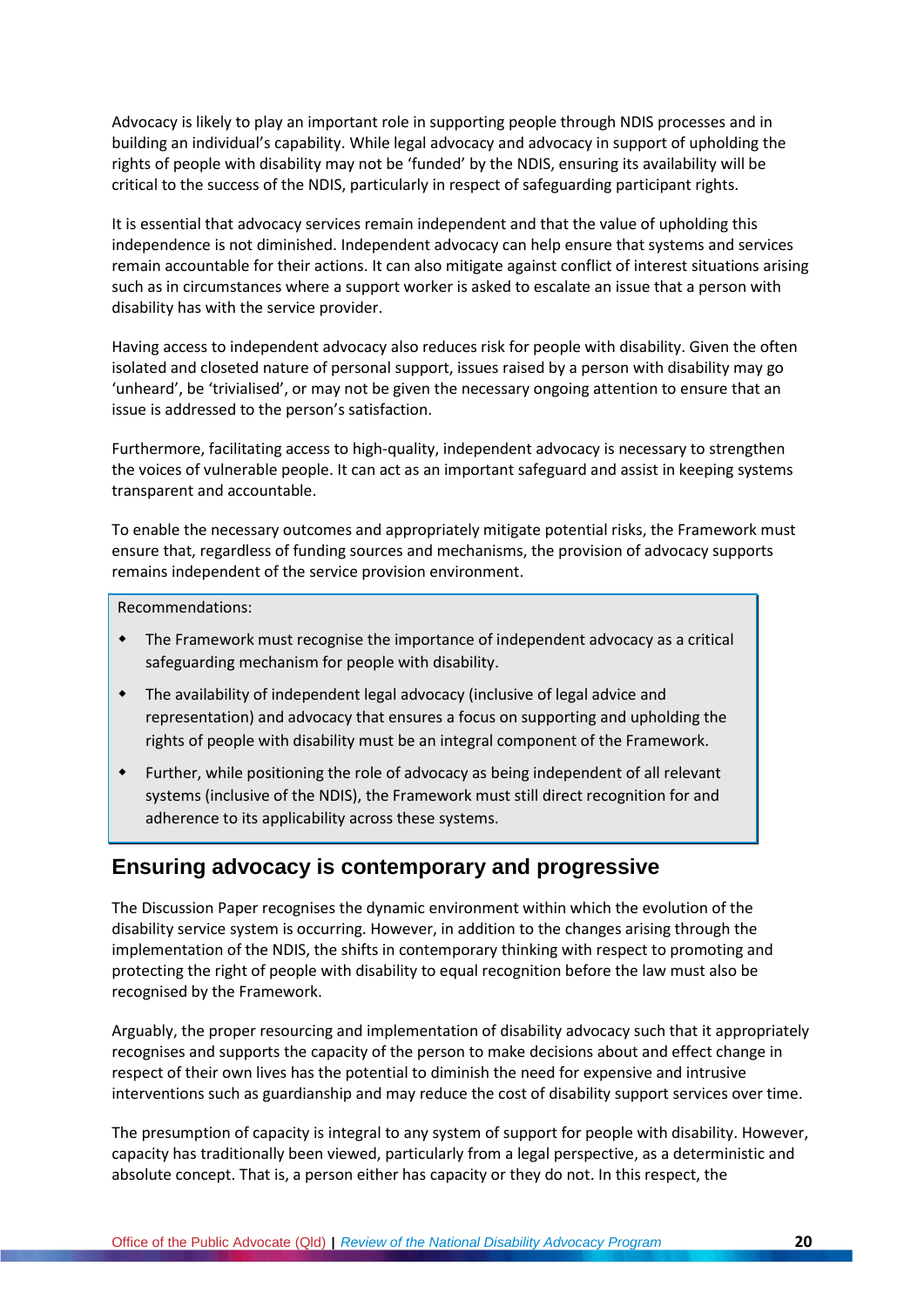determination of capacity or otherwise is the current gatekeeper to a person retaining their decision-making rights.<sup>50</sup>

Conversely, contemporary discourse uses the term 'supported decision-making' to refer to a process by which a range of supports may be used to enable a person to make their own decisions and retain their legal capacity. Ensuring that the person who is affected by the decision remains at the centre of the decision-making process is intrinsic to the provision of decision-making support.

The practice of a supporting a person to make their own decisions occurs every day, often in an informal way. This is not to say, however, that these practices occur without issues or challenges. Despite the challenges, which need to be better understood and addressed, people have the right to make their own decisions wherever possible, and to be provided with support to do so if required.

The provision of decision-making support as a means by which to assist people to communicate, make decisions and exercise their legal capacity aligns with the paradigm shift declared by the UNCRPD. It is increasingly recognised that the focus must shift from what a person cannot do to the supports that should be provided to protect and support the right of a person to make their own decisions.

The national decision-making principles proposed by the Australian Law Reform Commission (ALRC) in their 2014 report on *Equality, Capacity and Disability in Commonwealth Laws<sup>51</sup>* represent a significant opportunity to lead the incorporation of the paradigm change brought about by the UNCRPD into Australia's domestic laws, policies and programs.

In line with this, the review of the National Disability Advocacy Framework provides the opportunity to embrace this contemporary and progressive approach to upholding the rights of people with disability by reflecting the proposed national decision-making principles (presented below) in the new Framework.

#### *Proposed national decision-making principles*

*Principle 1: The equal right to make decisions – all adults have an equal right to make decisions that affect their lives and to have those decisions respected.*

*Principle 2: Support – Persons who require support in decision-making must be provided with access to the support necessary for them to make, communicate and participate in decisions that affect their lives.*

*Principle 3: Will, preferences and rights – The will, preferences and rights of persons who require decision-making support must direct decisions that affect their lives.*

*Principle 4: Safeguards – Laws and legal frameworks must contain appropriate and effective safeguards for persons who may require decision-making support including to prevent abuse and undue influence.<sup>52</sup>*

At its essence, supported decision-making involves the participation of, and ultimately decision by, the person concerned.<sup>53</sup> Irrespective of whether the provision of decision-making support is an

<sup>50</sup> Mary Donnelly, Healthcare Decision-Making and the Law: Autonomy, Capacity and the Limits of Liberalism (Cambridge, 2010), p 90. <sup>51</sup> Australian Law Reform Commission, *Equality, Capacity and Disability in Commonwealth Laws* Final Report 2014.

<sup>52</sup> Ibid, p 64.

<sup>53</sup> Victorian Law Reform Commission, *Guardianship: Consultation Paper 10* (released March 2011), p 117.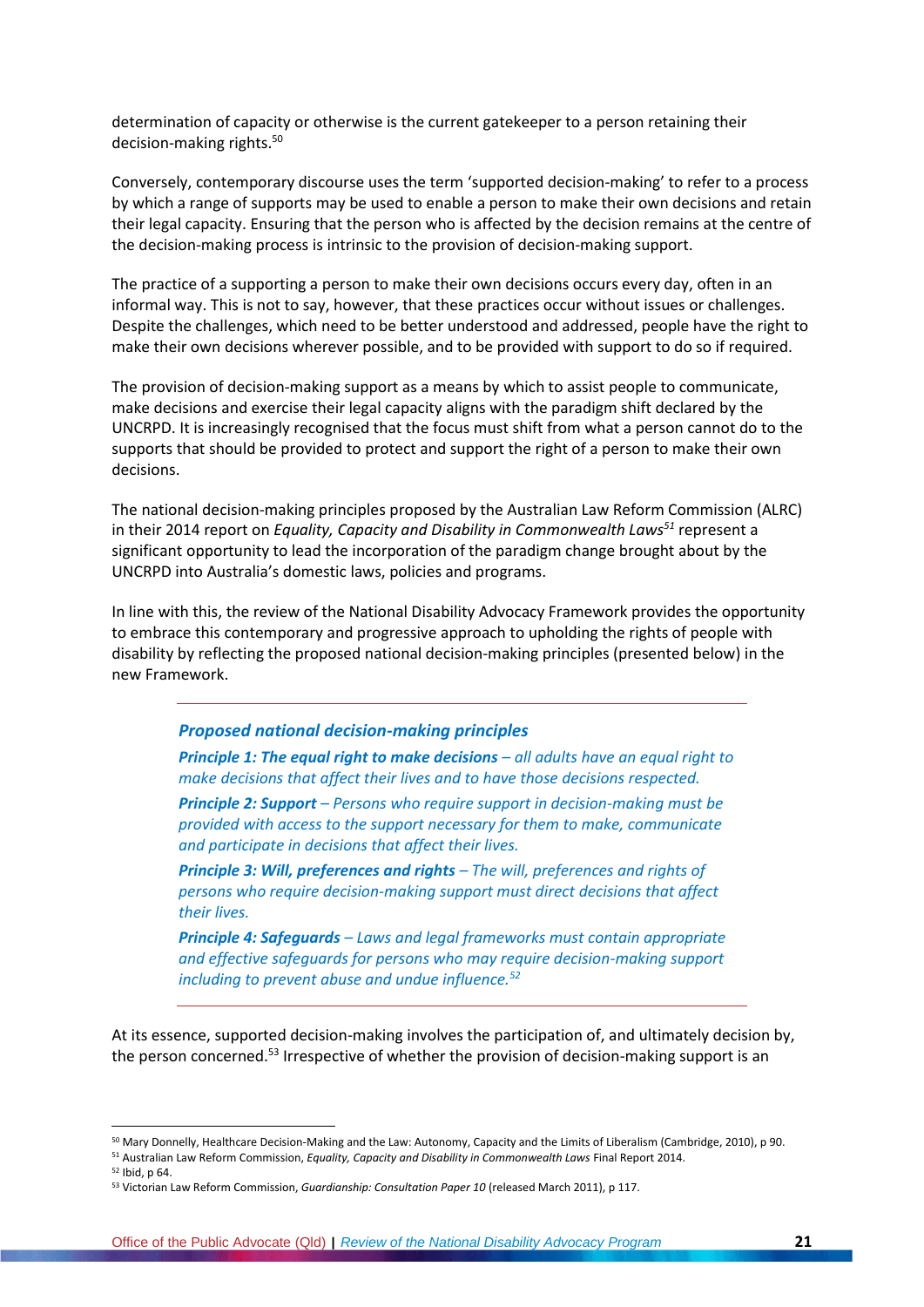informal process or authorised by law, the person retains their autonomy and legal powers of decision-making.<sup>54</sup>

The right to legal capacity, support for decision-making and effective communication must be articulated as a foundational element for effective disability advocacy.

Recommendations:

- Upholding the right of people with disability to make their own decisions and to decide the way in which, and when, they access and apply advocacy supports should be integral to the development of the new Framework.
- The national decision-making principles proposed by the ALRC should be incorporated into the National Disability Advocacy Framework.

### **Compounding disadvantage and accessible advocacy**

While recognising that the Framework extends beyond the NDIS, the funding of many advocacy supports is proposed to be facilitated through the NDIS. With this in mind, it is important to contextualise any consideration of the efficacy of the Framework by acknowledging that many people with disability experience challenges that limit the extent to which they are able to independently navigate the systems within which supports and services are provided.

The Framework recognises this by stating that "people with disability often face barriers and attitudes that impede their ability to participate in society resulting in poorer life outcomes".<sup>55</sup> It is similarly recognised that many people with disability experience additional disadvantages that can further limit their ability to achieve necessary outcomes. This is particularly relevant for those people with disability who have a cognitive impairment or impaired decision-making capacity.

Currently, there is a lack of available information for people with disability, in particular people with cognitive impairment, about their rights and how to pursue grievances and make complaints. Information, where it is available, is often not provided in a format that is suitable for people with cognitive impairment or they are not provided with the support they need to understand this information. Individuals can also experience fear in speaking out against the systems from which they are accessing support and this fear is exacerbated by the heavy reliance on service providers who provide support across multiple aspects of everyday living.

NDIS participants with cognitive impairment will need a significant investment in supports to help build their individual capability, particularly when considering the issue of how best to enhance, develop and/or maintain natural safeguards.

Ongoing recognition for these issues is an important component of the Framework. The Framework must ensure that it provides for a system that not only supports people to exercise their rights but also supports people to understand that they have rights.

These challenges are well known in the disability sector and recognition for the existence of multiple disadvantage is reflected in the Framework.<sup>56</sup> Ensuring that the limitations of current systems in respect of persons experiencing multiple disadvantage are attended to is an important focus area.

<sup>54</sup> Terry Carney, 'Participation and Service Access Rights for People with Intellectual Disability: A Role for Law?' (2013) 38(1) *Journal of Intellectual and Developmental Disability*, p 60.

<sup>55</sup> 'National Disability Advocacy Framework' (Department of Social Services, August 2012), p 1.

<sup>56</sup> Ibid, p 1 and p 3.

Office of the Public Advocate (Qld) **|** *Review of the National Disability Advocacy Program* **22**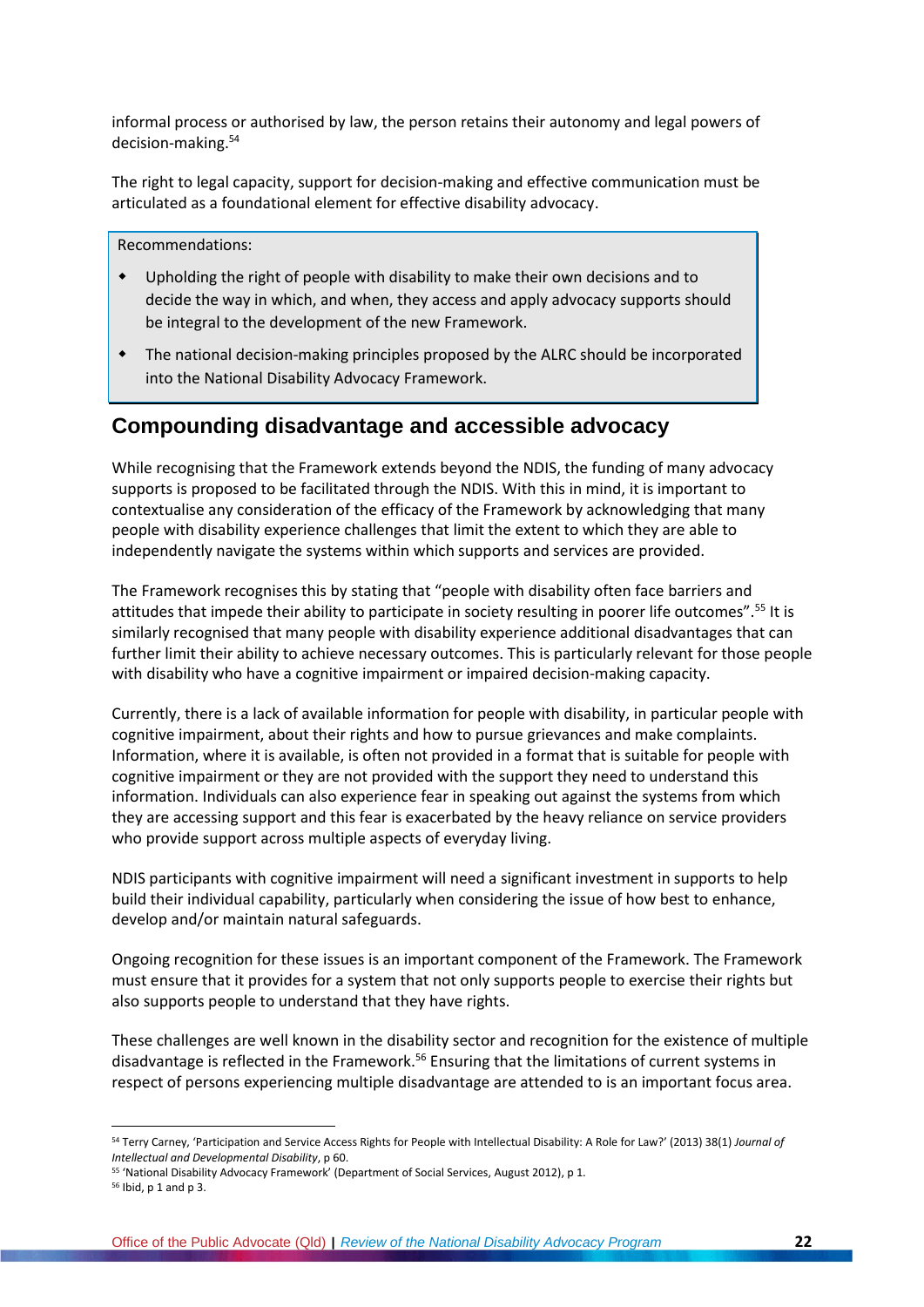Further, the importance of accessible and inclusive advocacy supports is paramount to ensuring that all people with disability are able to benefit from the NDIS equally, regardless of their circumstances. To this end, I would recommend that the 'Principles' of the Framework are strengthened with respect to the extent to which they recognise and require attendance to these issues.

Recommendations:

- The Framework should emphasise that all services, whether funded to provide advocacy supports or not, have a responsibility to ensure clear and accessible information about individual rights to better enable all people with disability, particularly those with impaired capacity, to engage with service providers in an effective manner without fear of retribution.
- The Framework must also recognise the importance of ensuring accessibility and responsiveness for those who experience multiple disadvantage.

#### **The scope of the Framework's application**

Having been engaged in the consultation process on advocacy and the NDIS in April 2013, I retain a number of concerns about the proposed reach of the Framework that the Discussion Paper does little to address. For example, the Discussion Paper refers to the decision by the Council of Australian Government's Disability Reform Council in relation to advocacy supports that would be funded by the NDIS versus those that will be funded outside the NDIS. However it fails to elaborate on how this impacts the context within which advocacy will be provided despite stating that the review is being undertaken because of the changes to the disability environment that have occurred since it was endorsed in 2012.

At the time of the 2013 consultation underpinning the decision reached by the Disability Reform Council, it was proposed that the NDIS would only fund agencies for the advocacy supports now referred to as 'decision supports', 'safeguard supports' and 'capacity-building for participants' where these activities are clearly additional to the activities that are funded through the NDAP.

Statements made at that time suggested that advocacy supports were likely to be available to people with disability regardless of whether they are NDIS participants or not (an approach that I am supportive of). However, there was little acknowledgment at that time for the fact that the agencies funded by the NDAP do not provide full state/territory-wide coverage within each of the jurisdictions. Neither was it acknowledged that the NDAP does not include specific support for cohorts that are known to face additional barriers in accessing services (for example, Aboriginal and Torres Strait Islander people and people from culturally and linguistically diverse backgrounds).

Given that the need for advocacy is usually situation-specific and therefore difficult to 'plan' for, the Framework must ensure that the expectations that it sets clearly articulate a broad reach for the provision of advocacy supports.

There is an urgent need to clarify the application of the Framework within the broader context of human service delivery, and to confirm the arrangements that will be put in place to ensure that all people with disability, regardless of whether they are NDIS participants or not, will be able to access advocacy supports as and when they are needed.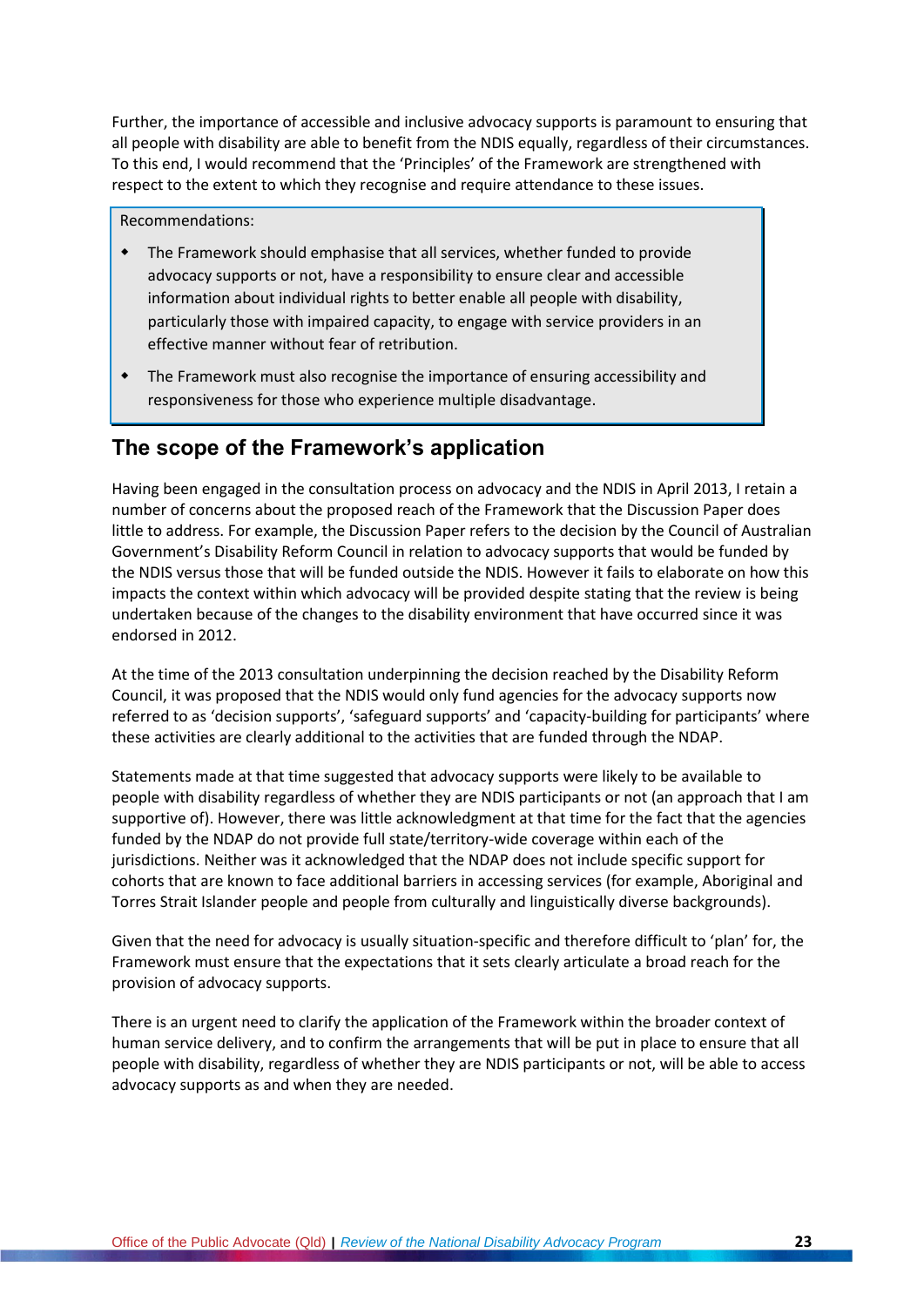To this end, it is vitally important that the Framework provides for a system that encompasses the full spectrum of advocacy from self-advocacy to individual advocacy to systemic advocacy, as it does now. Despite the Disability Reform Council decision in respect of the way in which different types of advocacy might be funded, the Framework needs to be positioned as a foundational document that guides funding arrangements rather than funding arrangements defining the scope of advocacy supports.

Recommendations:

- The scope of the Framework must ensure that advocacy supports, regardless of their funding source, include the full continuum of advocacy from self-advocacy to individual advocacy to systemic advocacy.
- The Framework must retain a clear emphasis on the need for improvements in the availability and quality of advocacy supports.
- The Framework must make it clear that access to advocacy supports is not contingent on being a NDIS participant.
- Furthermore, it should be clear that although NDIS participants may choose to access advocacy supports as part of their NDIS funding arrangements, even when this is *not* specifically provided for in their plan, advocacy supports must still be obtainable in response to emerging unplanned situations that may arise.
- The Framework must be developed in a manner that positions it to underpin and guide funding arrangements and the provision of advocacy supports; funding arrangements should not define the scope of advocacy.

### **Supporting transition to the new service environment**

It is important to recognise that although the Australian Government has committed to the NDIS being fully implemented from 1 July 2019, it is likely that those systems that are supplementary to the NDIS, and yet integral to its success in achieving outcomes for people with disability, may require longer than this to adjust to the demand for support and services likely to emerge into the future.

People with disability have needs that extend across numerous service systems, including (but not limited to) education, housing, health and disability. People with disability also interact with the criminal justice system both as perpetrators and victims. In many cases, however, needs are not met and/or are met in a limited way with little consistency or cohesion across the different service systems.

The consultation process in 2013 suggested that there may be a decrease in the demand for advocacy over time as individuals would no longer need to petition for adequate resources. While this may be a reasonable assumption in respect of disability supports that are able to be accessed through the NDIS, this proposition fails to take into account the reliance of the NDIS on other service systems. To this end, it fails to recognise that people with disability who are ineligible for the NDIS as well as eligible NDIS participants may still require advocacy supports to negotiate access to services that have been identified to be the responsibility of other service systems.

A comprehensive system that appropriately, effectively and equitably responds to people with disability, with or without impaired decision-making capacity, is the shared responsibility of multiple government agencies and requires a co-ordinated and integrated approach. While the NDIS operates within the context of these other systems, which exist to address needs not necessarily attributed to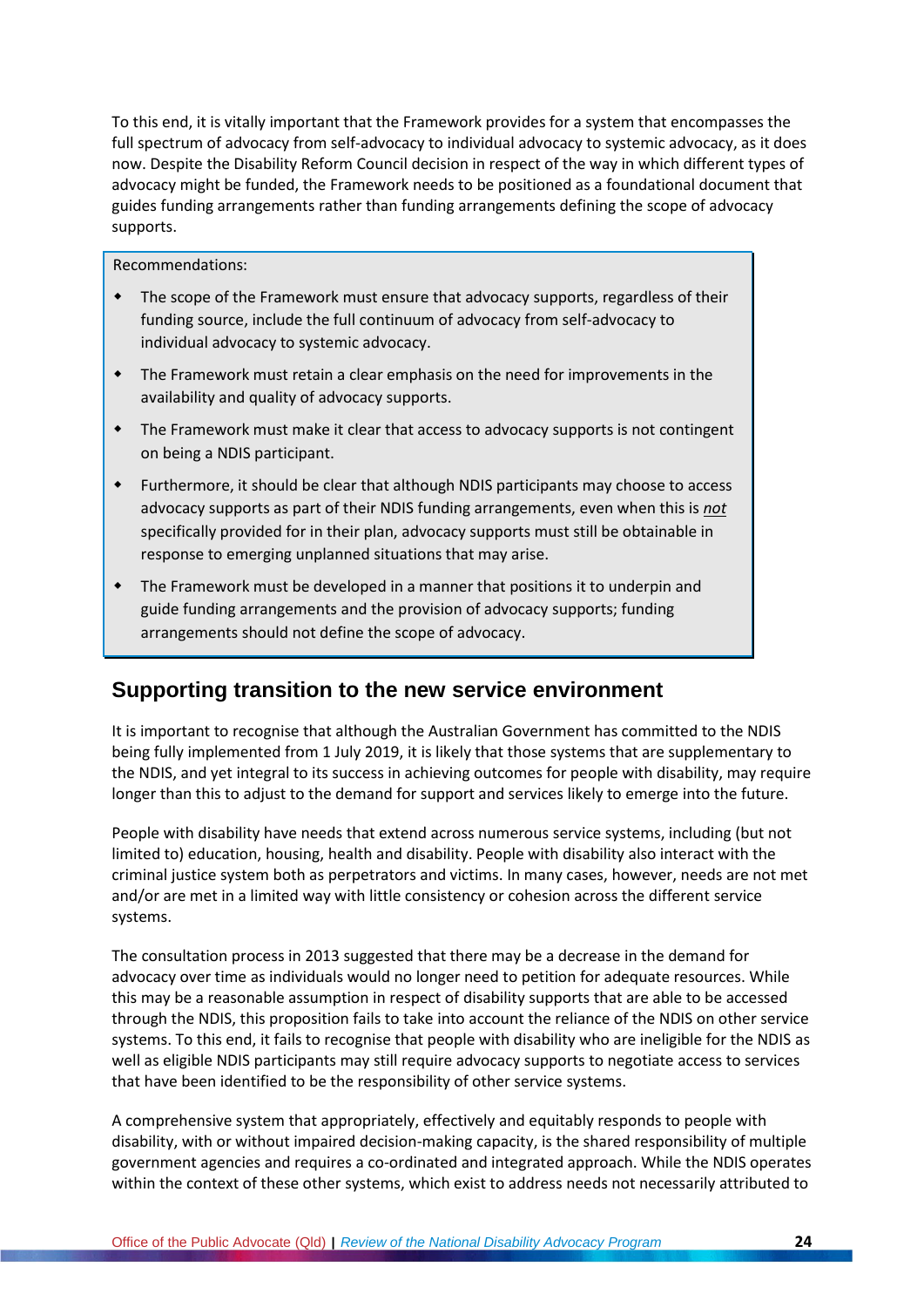an individual's disability, it is not evident how greater responsiveness by these systems will be promoted for people with disability. It is therefore likely that the importance of providing advocacy supports to enable people with disability to navigate within and across the NDIS and complementary human service systems will become even more salient into the future.

There is a critical and immediate need for all levels of government, across all sectors, to invest in a sustainable social system that ensures access to social, economic, civic and specialist resources for people with disability, their families and support networks. This is a primary way to promote inclusion, protect rights and interests, minimise disadvantage, and reduce risks of abuse, neglect and exploitation.

A more inclusive and outcomes-focussed approach to the delivery of human services would generate increased opportunities for improvement and integration within and across systems, thus enabling more appropriate support to be provided to people with disability.

The Framework must recognise that Australia is in a state of transition and ensure its applicability across the broad range of sectors that people with disability might engage with. Similarly, the availability and responsiveness of advocacy supports must be strongly espoused in the Framework to ensure that the rights of people with disability are not inadvertently compromised as a result of having a limited understanding of their rights and how to navigate systems to access support to exercise their rights.

Recommendations:

- The Framework must be a contemporary, 'forward-thinking' document that sets achievable goals for the future while recognising the evolving nature of disability service provision and the need for corresponding development and growth in those systems that are complementary to the disability service system.
- The Framework must articulate the importance of supporting people with disability to understand their rights, and to exercise them.

### **Definition of 'disability advocacy'**

As noted in the Framework, "disability advocacy provides people with disability the opportunity to participate in decisions that impact their lives to ensure their rights are promoted and protected".<sup>57</sup>

The Discussion Paper defines disability advocacy as "advocacy supporting people with disability to:

- stand up for their rights and choices
- take part in their community
- find employment and training
- feel valued and respected
- achieve their goals
- have their say".<sup>58</sup>

1

<sup>57</sup> 'National Disability Advocacy Framework' (Department of Social Services, August 2012), p 1.

<sup>58</sup> 'Discussion Paper – Review of the National Disability Advocacy Framework' (Department of Social Services, June 2015), p 2.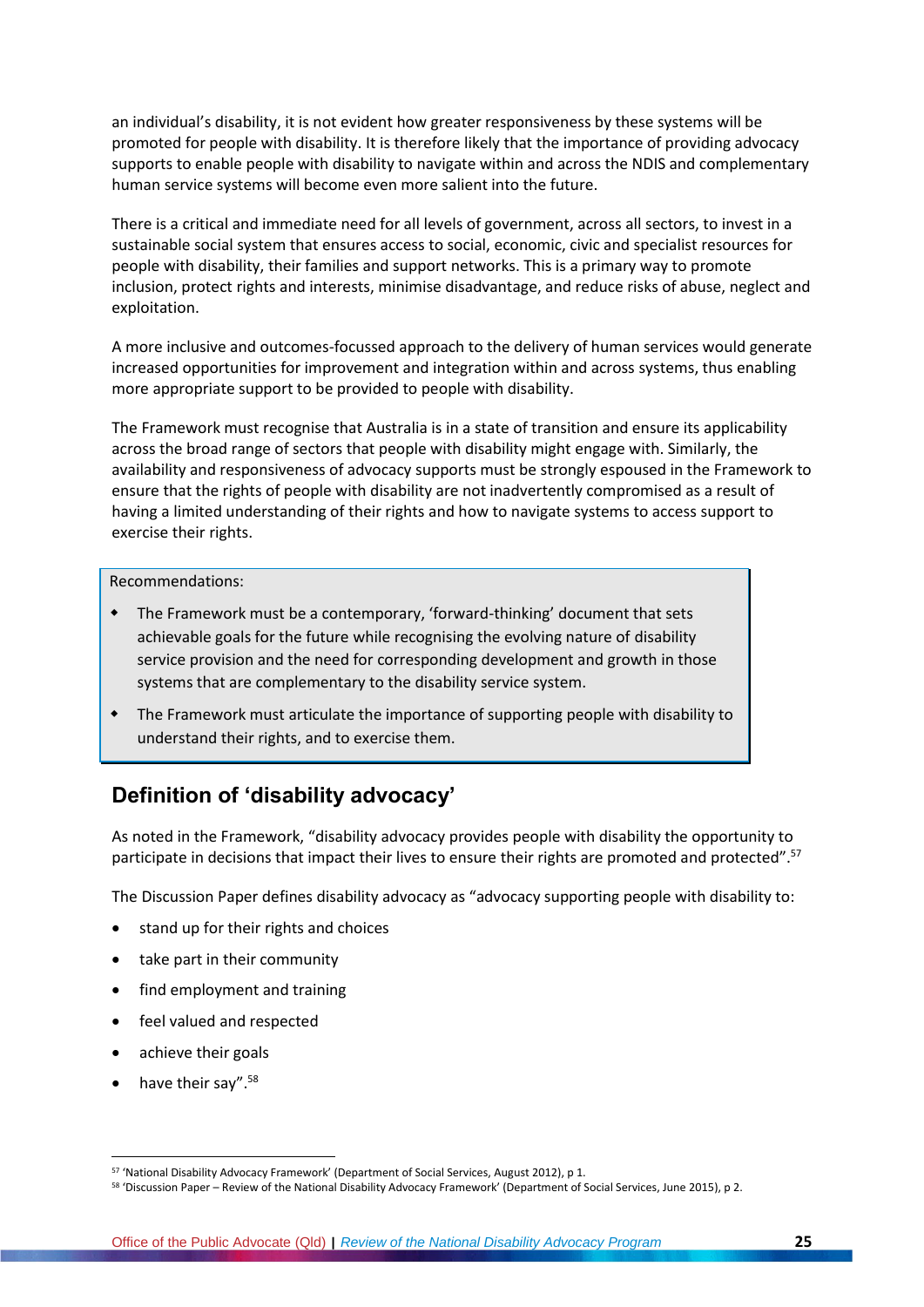The breadth of this description would suggest that it is attempting to cover both individual and systemic advocacy, which is further emphasised in the way that the term is used throughout the 'key elements' of the Framework. However, even this broad definition has the potential to limit the breadth of advocacy in the implicit links that it makes to service options such as employment and training, and by failing to recognise the role of advocacy in addressing issues such as abuse, discrimination, exploitation, etc.

Furthermore, the descriptors agreed by the Council of Australian Government's Disability Reform Council in relation to funded advocacy supports that may be available to people with disability (i.e. decision supports, safeguard supports, capacity building for participants, systemic advocacy, and legal review and representation) have the potential to be even more limiting.

Redefining advocacy by breaking it down in the way proposed by the Disability Reform Council presents a risk that individuals may not be able to obtain the support that they need in a manner that appropriately responds to the issue at hand.

Given previous commitments made by Government to ensure no disadvantage for people with disability as a result of the changing service environment, those people requiring disability advocacy supports should similarly be assured that Government will support a comprehensive system of advocacy that protects their rights and interests.

It is of utmost importance that the Framework sets an inclusive tone and clearly directs a system of advocacy that is both flexible and responsive. The new Framework should ensure that the definitions provided for the advocacy supports covered by the Framework are appropriately inclusive of the broad range of supports currently available to people with disability.

The tone set by the Framework must be equally applicable to NDIS participants as it is to the broader population of people with disability, all of whom may require disability advocacy at some point in their lives. The review of the Framework therefore needs to ensure that the 'language' of advocacy is carefully considered to enable all people with disability to access what they need when they need it.

The process of 'mapping' existing advocacy supports to the arrangements that will be adopted into the future must be open and transparent. Any proposed changes to the types of advocacy that Government will fund into the future must be the subject of a consultation process that seeks to ensure that individual rights are afforded ongoing protection.

The definitions and language ultimately agreed on for inclusion in the Framework must be 'roadtested' to ensure that the Framework mitigates against any risk that people requiring disability advocacy will find themselves having to first advocate simply to obtain the necessary funded advocacy supports.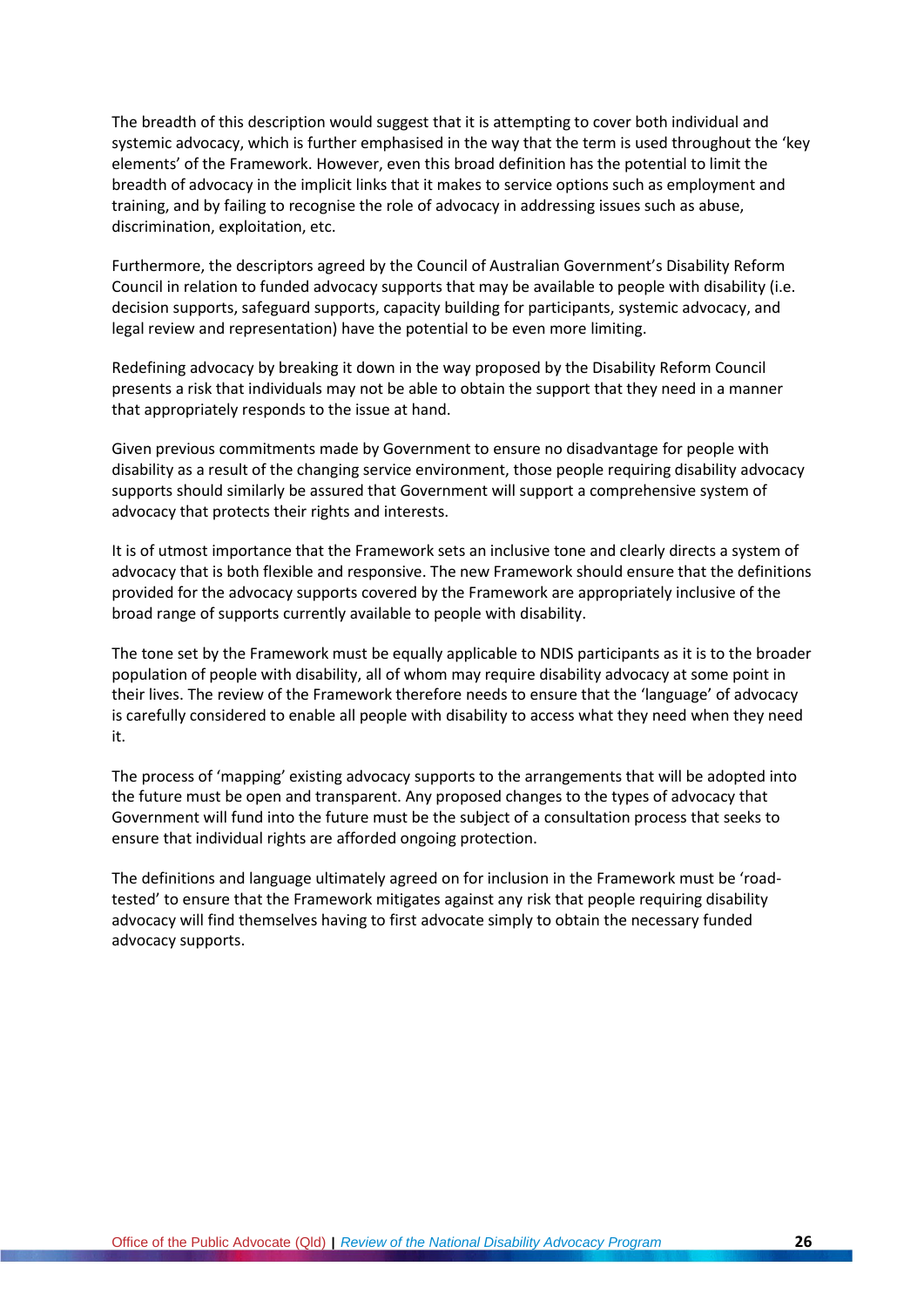Recommendations:

- Specific and detailed definitions (that err on the side of over-inclusiveness) for the advocacy supports that are proposed to be funded should be agreed and made publicly available with any proposed deviation from the current range of funded advocacy supports subject to public consultation.
- There should be clear information about the respective agencies that will fund different 'types' of advocacy supports and the avenues through which each can be accessed (e.g. as part of a NDIS participant's plan, through 'Information, Linkages and Capacity Building' servicing approaches, using bulk-purchasing arrangements, etc.).
- Similarly, there should be clear information about the extent to which individuals themselves are able to choose the way in which advocacy is provided, for example by advocating at an individual, group or systemic level, or via a combination of these.
- The Framework should make it clear that funded advocacy is not limited to NDIS participants, and articulate the need for clear access points.
- If a gap analysis has not yet been undertaken, Government should urgently prioritise this to ensure that the current range of disability advocacy supports funded and provided (by both the Commonwealth and the States/Territories) can be mapped to the 'types' of advocacy supports proposed to constitute 'disability advocacy' into the future.

#### **Evidence-based review and evaluation**

One of the questions in the Discussion Paper asks whether "the principles of the framework [are] appropriate for guiding the delivery of advocacy for people with disability...".<sup>59</sup> Unfortunately this question is not accompanied by any qualitative or quantitative data upon which to assess progress toward outcomes, or in relation to assessing performance against outputs.

The Discussion Paper also states that "recent public consultation on the NDIS Quality and Safeguarding Framework and the NDIS Information, Linkages and Capacity-Building Framework has already facilitated discussion and ideas on advocacy supports in the NDIS."<sup>60</sup>

Once again, however, there is a paucity of information about what is being considered in this regard, and the process by which the Australian Government is assessing the merit or otherwise of proposals identified through these consultations. The seeming lack of qualitative and quantitative data to support a robust evaluation of the Framework is a significant concern, especially given that one of the outputs articulated in the Framework refers to "disability advocacy [being] informed by an evidence base and ... provided in an accountable and transparent manner."<sup>61</sup>

Furthermore, despite the above and a statement indicating that all Governments have agreed to "[ensure] that the funding of disability advocacy is transparent, equitable and accountable" and to "... use ... evidence based data for administration and planning of disability advocacy...",<sup>62</sup> it would appear that the process by which the foundation document for the provision of advocacy supports,

<sup>59</sup> 'Discussion Paper – Review of the National Disability Advocacy Framework' (Department of Social Services, June 2015), p 3.

 $60$  Ibid.

<sup>61</sup> 'National Disability Advocacy Framework' (Department of Social Services, August 2012), p 4.

 $62$  Ibid, p 5.

Office of the Public Advocate (Qld) **|** *Review of the National Disability Advocacy Program* **27**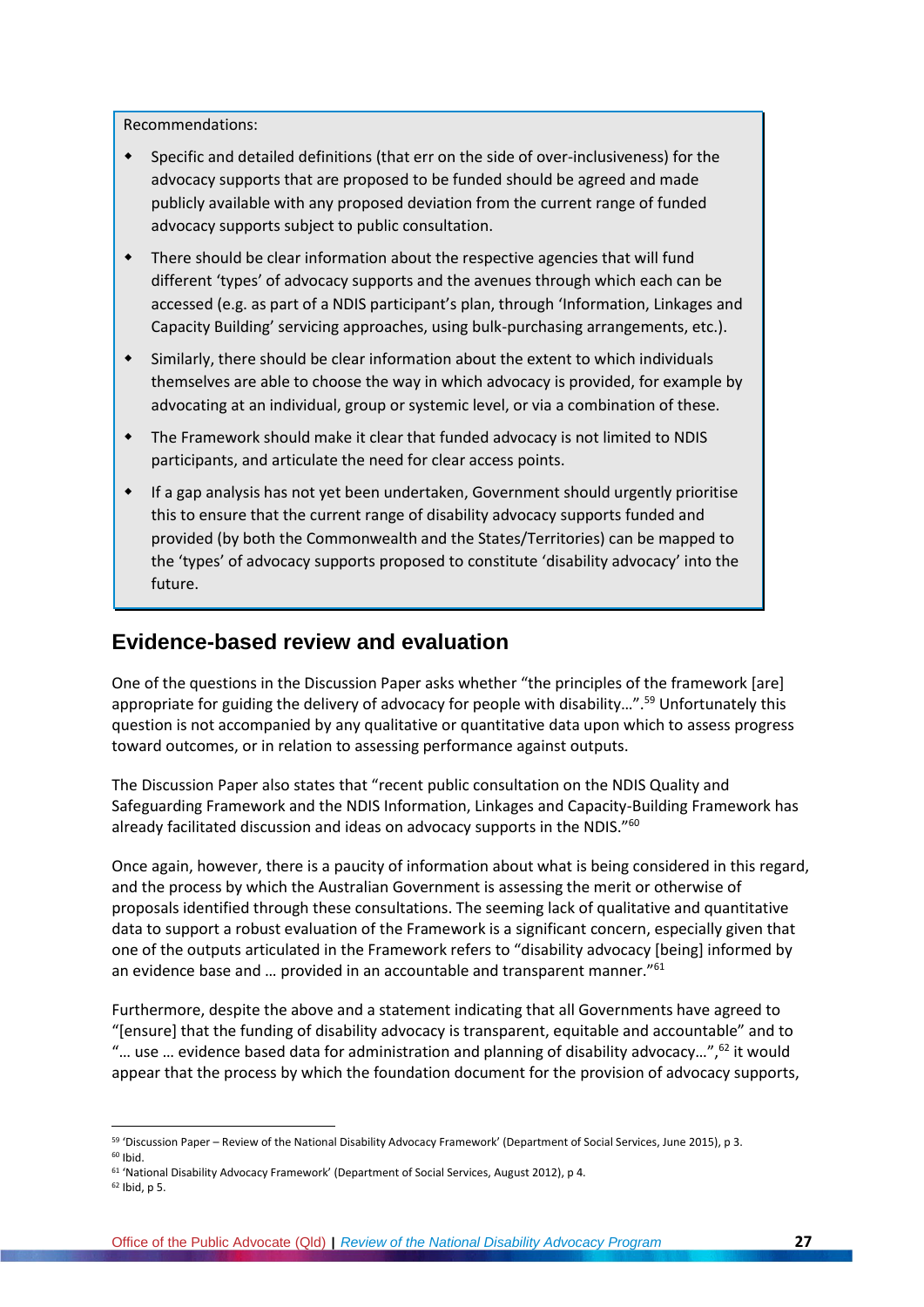that being the National Disability Advocacy Framework, is being reviewed fails to be bound by the same requirements for transparency, accountability and use of evidence-based data.

Urgent attention is required to ensure that the Framework does not simply become a 'piece of paper' referenced only at the time of review. The effectiveness of the Framework in achieving its objective of providing "people with disability [with] access to effective disability advocacy that promotes, protects and ensures their full and equal enjoyment of all human rights enabling full community participation"<sup>63</sup> must be subject to rigorous monitoring and analysis.

To this end, there is a need to review the outcomes and outputs that are referenced in the Framework to ensure that they are measurable. Furthermore, there must be clear 'performance standards' that map directly to the outcomes and outputs and that are articulated as a requirement of Australian governments, and non-government service providers, in the provision of advocacy supports. Once measurable outcomes and outputs have been defined, and performance benchmarks set, Government should engage in a baseline data gathering exercise against which future performance can be compared.

A system for ensuring the regular collection, collation and analysis of this data should also be developed to enable the provision of advocacy supports to be appropriately monitored for both quality and effectiveness. For example, as noted in previous sections, one of the key tenets of effective advocacy is accessibility. Measuring accessibility should take into account a range of factors ranging from timeliness to the breadth of national coverage to the appropriateness of available advocacy supports in dealing with the issues being addressed to ensuring that people with impaired capacity and/or experiencing multiple disadvantage are provided with the necessary supports to facilitate effective outcomes.

The system that is developed should be used to inform a subsequent evaluation of the effectiveness of the Framework itself in no more than five years post release and implementation.

Recommendations:

- Ensure that the outcomes and outputs in the Framework are articulated in a way that enables performance to be measured over time.
- Establish a clear baseline as the first stage of implementing a system for monitoring advocacy services; and ensuring the regular collection, collation and analysis of data in relation to the provision of advocacy services.

# **Concluding comments**

Of primary importance to this process of review is ensuring that the new Framework recognises and promotes the ongoing role of disability advocacy as being more than just another service within the context of the NDIS.

While the NDIS has the potential to generate improved life outcomes for people with disability, disability advocacy permeates into a far broader spectrum of society and the Framework must ensure that people with disability are able to access the necessary advocacy supports to attend to issues that arise across multiple environments.

Even in the current disability service environment, advocates more often than not find themselves involved in negotiating on behalf of, and supporting, individuals in their interactions with a range of

 $\overline{a}$ <sup>63</sup> Ibid, p 3.